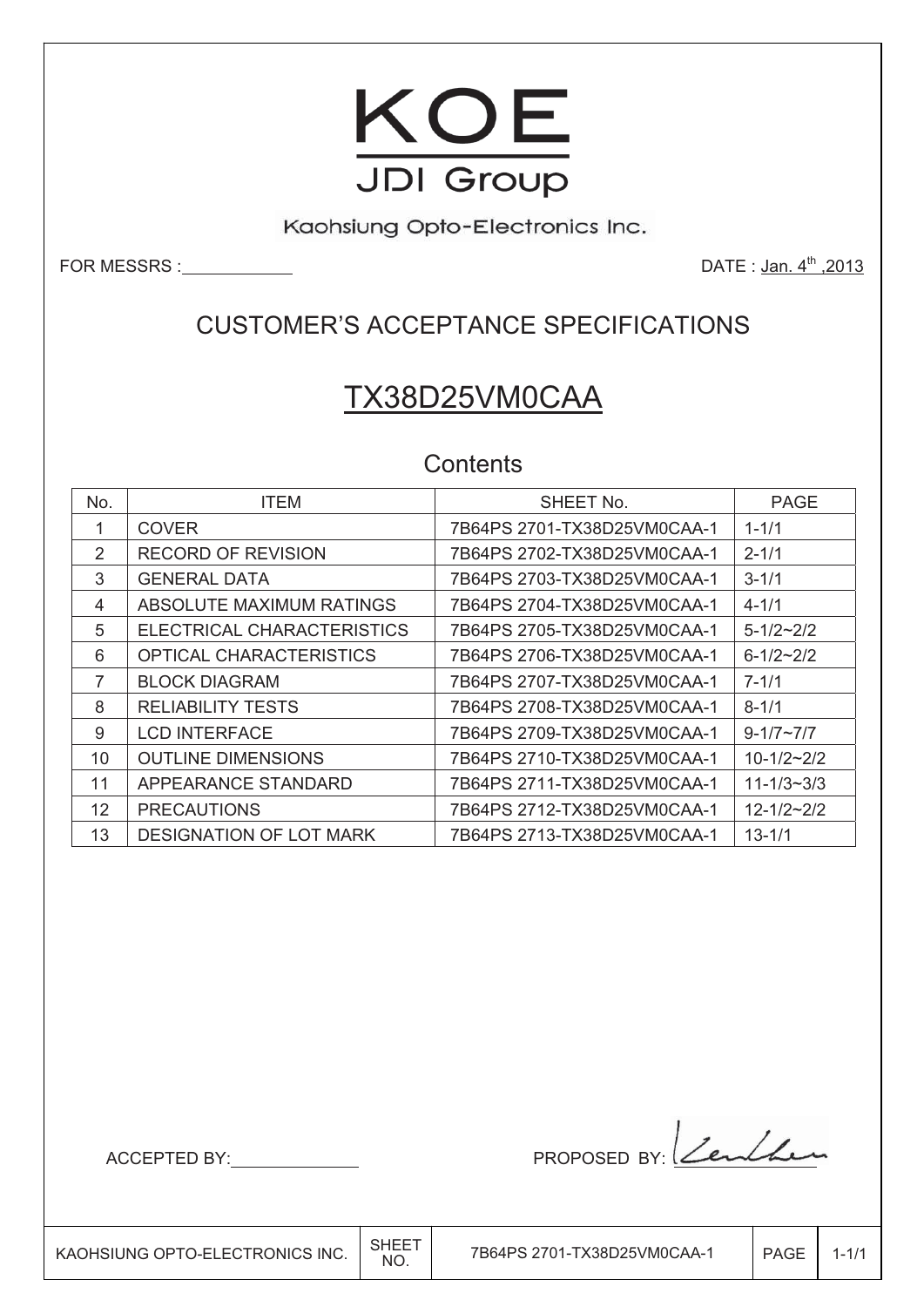|      | 2. RECORD OF REVISION          |              |                             |      |           |
|------|--------------------------------|--------------|-----------------------------|------|-----------|
| DATE | SHEET No.                      |              | SUMMARY                     |      |           |
|      |                                |              |                             |      |           |
|      |                                |              |                             |      |           |
|      |                                |              |                             |      |           |
|      |                                |              |                             |      |           |
|      |                                |              |                             |      |           |
|      |                                |              |                             |      |           |
|      |                                |              |                             |      |           |
|      |                                |              |                             |      |           |
|      |                                |              |                             |      |           |
|      |                                |              |                             |      |           |
|      |                                |              |                             |      |           |
|      |                                |              |                             |      |           |
|      |                                |              |                             |      |           |
|      |                                |              |                             |      |           |
|      |                                |              |                             |      |           |
|      |                                |              |                             |      |           |
|      |                                |              |                             |      |           |
|      |                                |              |                             |      |           |
|      |                                |              |                             |      |           |
|      |                                |              |                             |      |           |
|      |                                |              |                             |      |           |
|      |                                |              |                             |      |           |
|      |                                |              |                             |      |           |
|      |                                |              |                             |      |           |
|      |                                |              |                             |      |           |
|      |                                |              |                             |      |           |
|      |                                |              |                             |      |           |
|      |                                |              |                             |      |           |
|      |                                |              |                             |      |           |
|      |                                |              |                             |      |           |
|      |                                |              |                             |      |           |
|      |                                |              |                             |      |           |
|      |                                |              |                             |      |           |
|      |                                |              |                             |      |           |
|      |                                |              |                             |      |           |
|      |                                |              |                             |      |           |
|      |                                |              |                             |      |           |
|      | AOHSIUNG OPTO-ELECTRONICS INC. | SHEET<br>NO. | 7B64PS 2702 TX38D25VM0CAA-1 | PAGE | $2 - 1/1$ |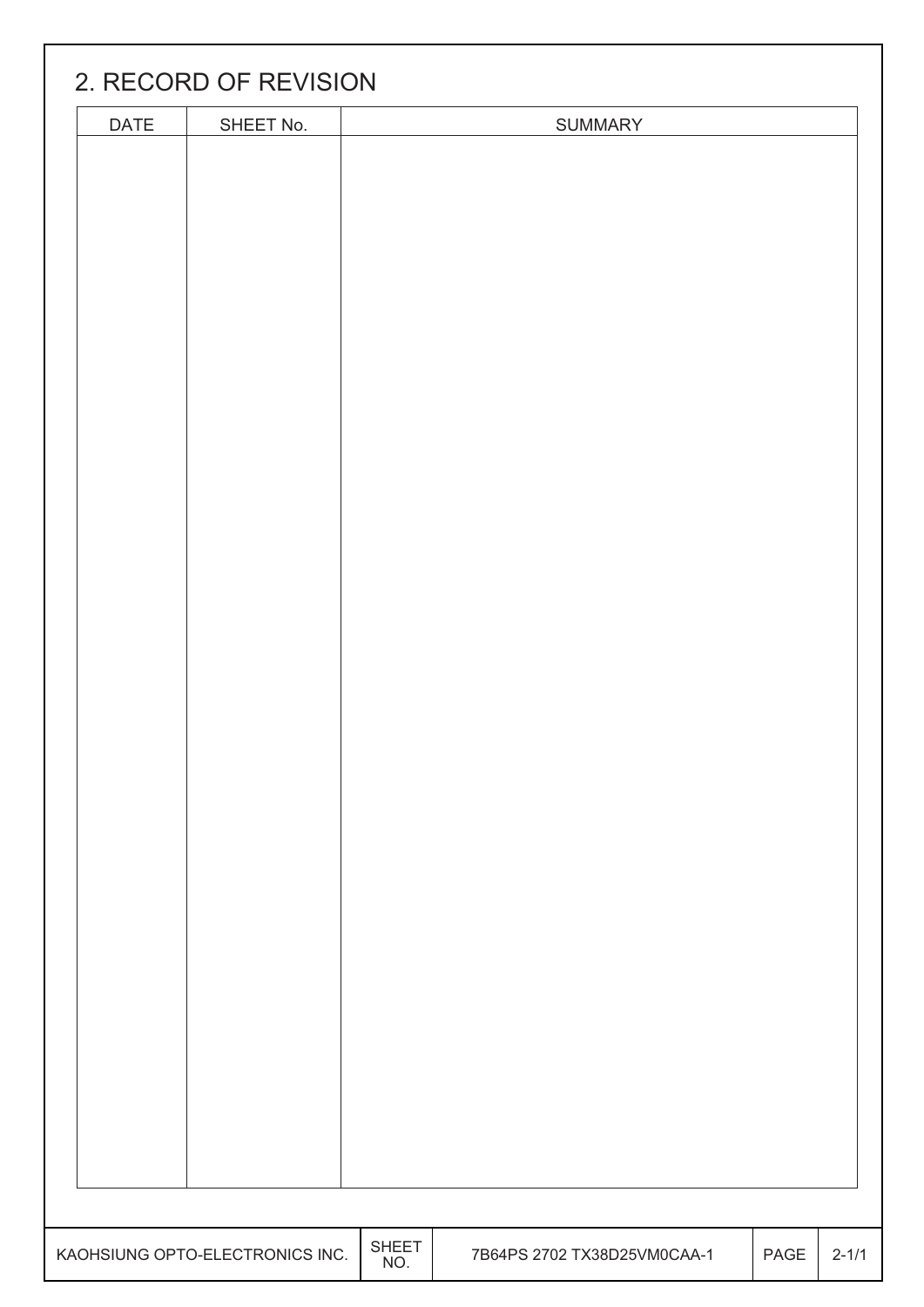## **3. GENERAL DATA**

## **3.1 DISPLAY FEATURES**

This module is a 14.9" HWXGA of 14:3 format amorphous silicon TFT. The pixel format is vertical stripe and sub pixels are arranged as R (red), G (green), B (blue) sequentially. This display is RoHS compliant, COF (chip on film) technology and LED backlight are applied on this display.

| Part Name                      | TX38D25VM0CAA                                 |
|--------------------------------|-----------------------------------------------|
| <b>Module Dimensions</b>       | 386.82(W) mm x 85.57(H) mm x 13.06(D) mm typ. |
| <b>LCD Active Area</b>         | 372.48(W) mm x 70.42(H) mm                    |
| <b>Pixel Pitch</b>             | $0.291(W)$ mm x $0.291(H)$ mm                 |
| Resolution                     | 1280 x 3(RGB)(W) x 242(H) dots                |
| <b>Color Pixel Arrangement</b> | R, G, B Vertical stripe                       |
| LCD Type                       | Transmissive Color TFT; Normally Black        |
| Display Type                   | <b>Active Matrix</b>                          |
| Number of Colors               | 262k Colors                                   |
| <b>Backlight</b>               | LED (Lifetime: 70 Khrs)                       |
| Weight                         | 556g typ.                                     |
| Interface                      | LVDS; 20 pins                                 |
| Power Supply Voltage           | 3.3V for LCD; 12V for Backlight               |
| Power Consumption              | 1.65W for LCD; 9.96W for backlight            |
| <b>Viewing Direction</b>       | Super wide version(In Plane Switching)        |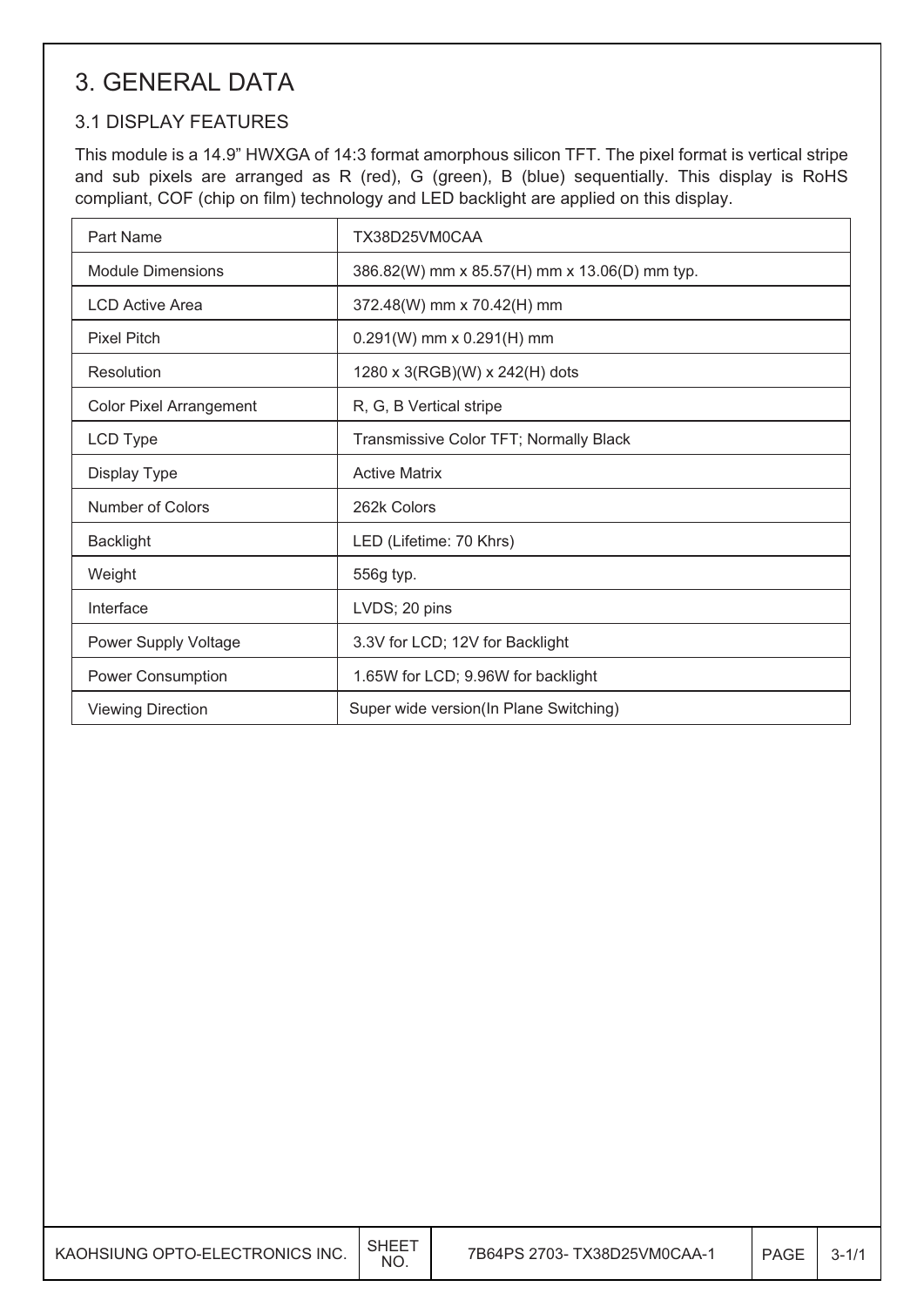## 4. ABSOLUTE MAXIMUM RATINGS

| Item                           | Symbol          | Min.                     | Max.          | Unit         | Remarks |
|--------------------------------|-----------------|--------------------------|---------------|--------------|---------|
| <b>Supply Voltage</b>          | V <sub>DD</sub> | $-0.3$                   | 5.0           |              |         |
| Input Voltage of Logic         |                 | $-0.2$                   | $V_{DD}$ +0.3 |              | Note 1  |
| <b>Operating Temperature</b>   | Top             | $-20$                    | 70            | $^{\circ}$ C | Note 2  |
| <b>Storage Temperature</b>     | Tst             | $-30$                    | 80            | $^{\circ}C$  | Note 2  |
| <b>Backlight Input Voltage</b> | $V_{LED}$       | $\overline{\phantom{a}}$ | 15            |              |         |

Note 1: The rating is defined for the signal voltages of the interface such as CLK and pixel data pairs.

- Note 2: The maximum rating is defined as above based on the chamber temperature, which might be different from ambient temperature after assembling the panel into the application. Moreover, some temperature-related phenomenon as below needed to be noticed:
	- Background color, contrast and response time would be different in temperatures other than  $25^{\circ}$ C.

- Operating under high temperature will shorten LED lifetime.

| KAOHSIUNG OPTO-ELECTRONICS INC. | <b>SHEET</b><br>NO. | 7B64PS 2704- TX38D25VM0CAA-1 | PAGE | $4 - 1/1$ |
|---------------------------------|---------------------|------------------------------|------|-----------|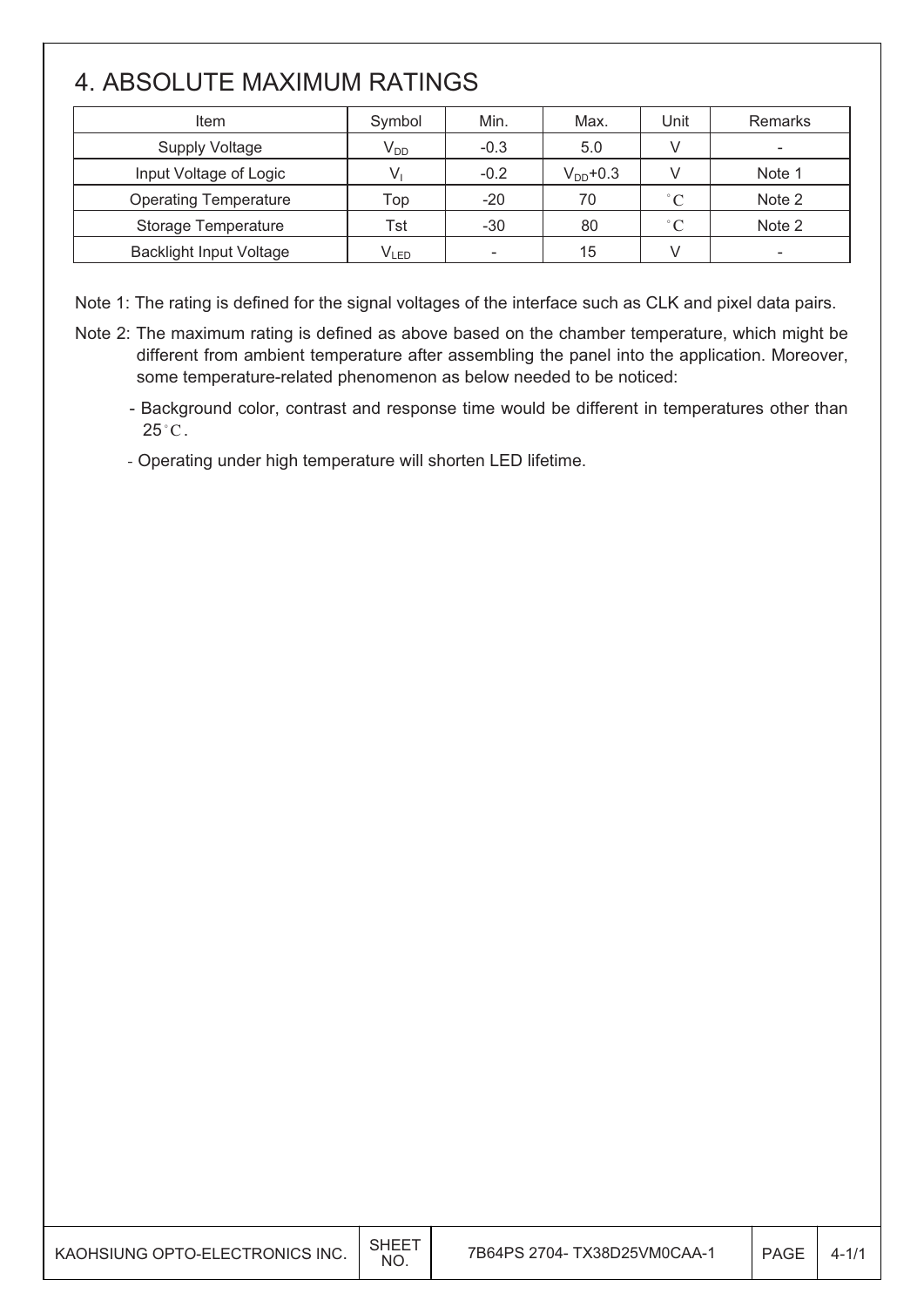## 5. ELECTRICAL CHARACTERISTICS

### 5.1 LCD CHARACTERISTICS

|  | $T_a = 25 °C$ , Vss = 0V |
|--|--------------------------|
|  |                          |

| Item                                          | Symbol                     | Condition                      | Min.   | Typ.                     | Max.                     | Unit       | <b>Remarks</b> |  |
|-----------------------------------------------|----------------------------|--------------------------------|--------|--------------------------|--------------------------|------------|----------------|--|
| Power Supply Voltage                          | $V_{DD}$                   |                                | 3.0    | 3.3                      | 3.6                      | V          |                |  |
| Differential Input                            |                            | $V_{\text{IH}}$                |        |                          | $+100$                   |            |                |  |
| Voltage for LVDS<br><b>Receiver Threshold</b> | $V_1$                      | VIL                            | $-100$ | $\overline{\phantom{0}}$ | $\overline{\phantom{0}}$ | mV         | Note 1         |  |
| Power Supply Current                          | <b>IDD</b>                 | $V_{DD}$ - $V_{SS}$<br>$=3.3V$ |        | 500                      | 600                      | mA         | Note $2,3$     |  |
| <b>Vsync Frequency</b>                        |                            | $\overline{\phantom{a}}$       |        | 60                       | 70                       | Hz         |                |  |
| <b>Hsync Frequency</b>                        | $f_{\scriptscriptstyle H}$ |                                | 16.9   | 17.5                     | 20.4                     | <b>KHz</b> | Note 4         |  |
| <b>DCLK Frequency</b>                         | CLK                        |                                | 25     | 28                       | 32.7                     | <b>MHz</b> |                |  |

#### Note 1: VCM=+1.2V

VCM is common mode voltage of LVDS transmitter/receiver.

The input terminal of LVDS transmitter is terminated with  $100\Omega$ .



Note 2: An all black check pattern is used when measuring  $I_{DD}$ ,  $f_v$  is set to 60Hz.



Note 3: 1.0A fuse is applied in the module for I<sub>DD</sub>. For display activation and protection purpose, power supply is recommended larger than 2.5A to start the display and break fuse once any short circuit occurred.

Note 4: For LVDS transmitter input.

| SHEE <sup>-</sup><br>7B64PS 2705- TX38D25VM0CAA-1<br>KAOHSIUNG OPTO-ELECTRONICS INC.<br>PAGE<br>NO. |  |  |  |  | $5 - 1/2$ |
|-----------------------------------------------------------------------------------------------------|--|--|--|--|-----------|
|-----------------------------------------------------------------------------------------------------|--|--|--|--|-----------|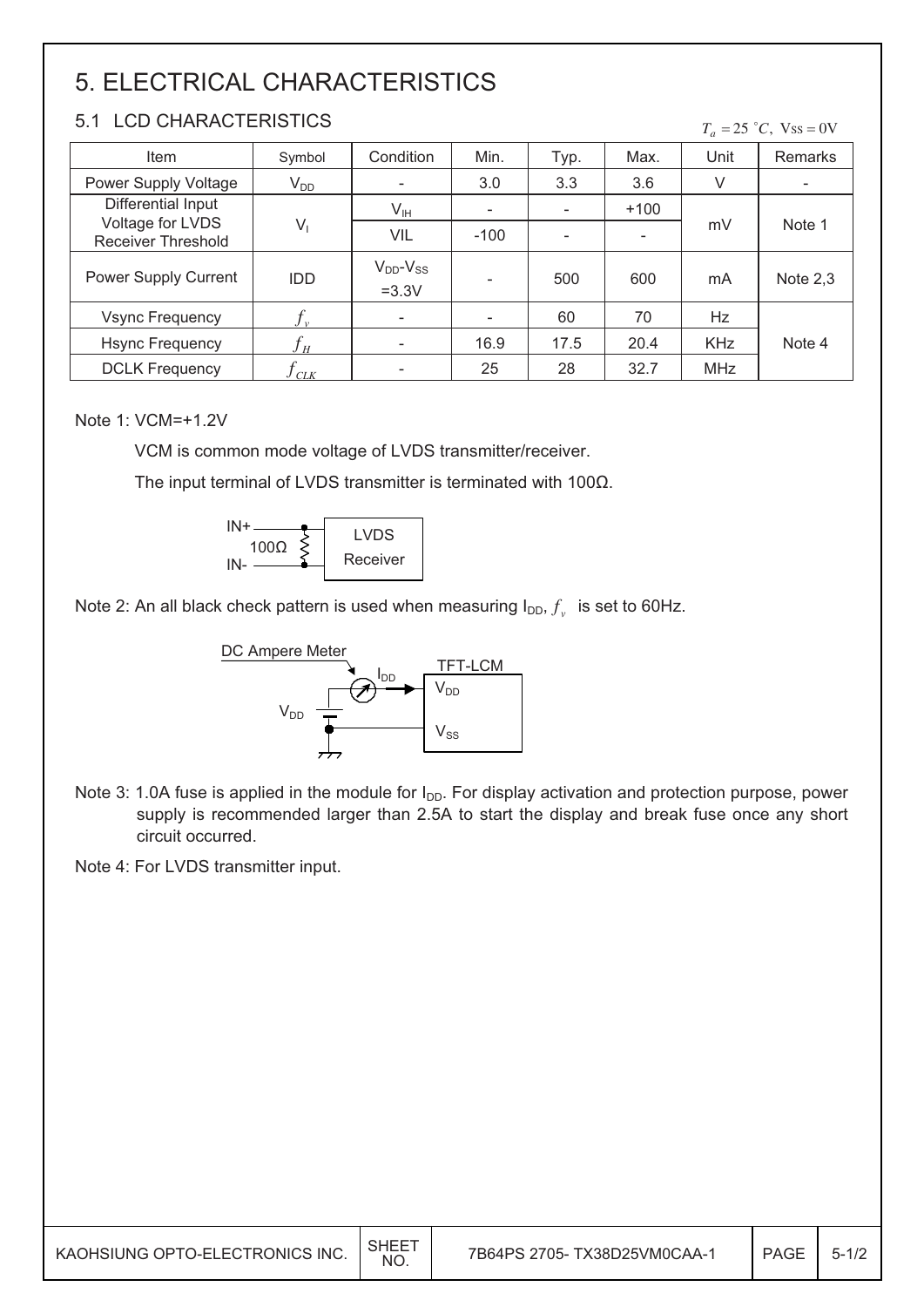#### 5.2 BACKLIGHT CHARACTERISTICS

| <u>J.Z DAUNLIUMI UMARAUTERIJITUJ</u><br>$T_a = 25$ °C |             |                          |                          |      |      |      |         |
|-------------------------------------------------------|-------------|--------------------------|--------------------------|------|------|------|---------|
| Item                                                  | Symbol      | Condition                | Min.                     | Typ. | Max. | Unit | Remarks |
| <b>LED Input Voltage</b>                              | $V_{LED}$   | $\overline{\phantom{0}}$ | 11.5                     | 12   | 12.5 |      | Note1   |
| <b>LED Forward Current</b>                            |             | 0V; 0% duty              | -                        | 830  | 850  |      |         |
| (Dim Control)                                         | <b>ILED</b> | 3.3VDC; 100% duty        | 34                       | 40   | 46   | mA   | Note 2  |
| <b>LED</b> lifetime                                   |             | 830 mA                   | $\overline{\phantom{a}}$ | 70K  |      | hrs  | Note 3  |

- Note 1: As Fig. 5.1 shown, LED current is constant, 830 mA, controlled by the LED driver when applying 12V V<sub>LED</sub>.
- Note 2: Dimming function can be obtained by applying DC voltage or PWM signal from the display interface CN1. The recommended PWM signal is  $1K \sim 10K$  Hz with 3.3V amplitude.
- Note 3: The estimated lifetime is specified as the time to reduce 50% brightness by applying 830 mA at  $25^{\circ}$ C.



Fig 5.1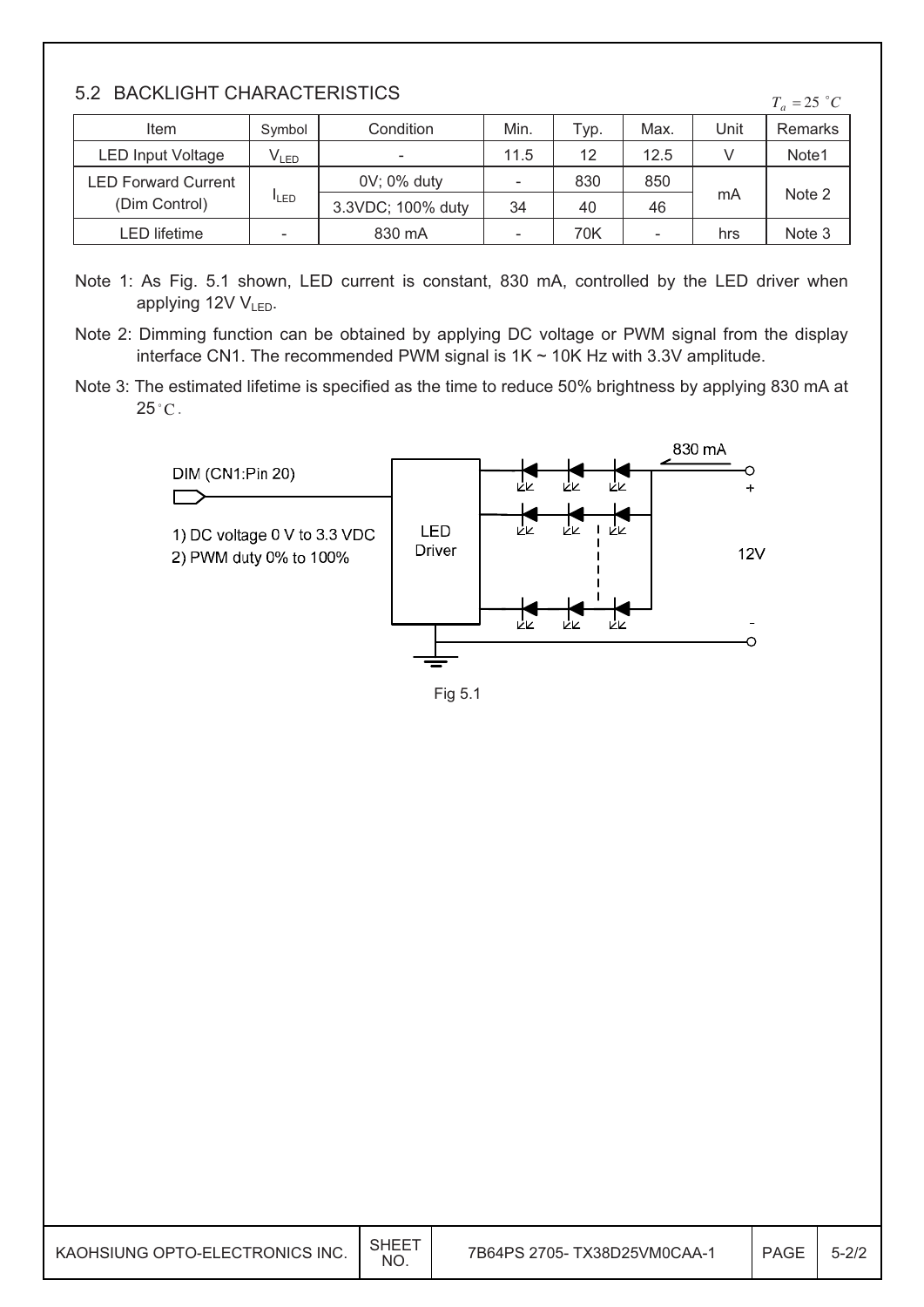## **6. OPTICAL CHARACTERISTICS**

The optical characteristics are measured based on the conditions as below:

- Supplying the signals and voltages defined in the section of electrical characteristics.
- The backlight unit needs to be turned on for 30 minutes.
- The ambient temperature is  $25^{\circ}$ C.
- In the dark room around 500~1000 lx, the equipment has been set for the measurements as shown in Fig 6.1.

|                                     |       |             |                                         |                          |      |                              | $I_a = 23$ C, $J_v = 00$ Hz, VDD = 3.3V |                          |
|-------------------------------------|-------|-------------|-----------------------------------------|--------------------------|------|------------------------------|-----------------------------------------|--------------------------|
| Item                                |       | Symbol      | Condition                               | Min.                     | Typ. | Max.                         | Unit                                    | Remarks                  |
| <b>Brightness of White</b>          |       |             |                                         | 380                      | 450  | $\overline{\phantom{a}}$     | cd/m <sup>2</sup>                       | Note 1                   |
| <b>Brightness Uniformity</b>        |       |             | $\phi = 0^{\circ}, \theta = 0^{\circ},$ | 70                       |      |                              | $\%$                                    | Note 2                   |
| <b>Contrast Ratio</b>               |       | CR          | $I_{LED}$ = 830 mA                      | 600                      | 800  | -                            | $\overline{\phantom{a}}$                | Note 3                   |
| Response Time<br>(Rising + Falling) |       | $T_r + T_f$ | $\phi = 0^\circ$ , $\theta = 0^\circ$   | $\overline{\phantom{a}}$ | 25   | $\qquad \qquad \blacksquare$ | ms                                      | Note 4                   |
| <b>NTSC Ratio</b>                   |       |             | $\phi = 0^\circ$ , $\theta = 0^\circ$   | $\overline{\phantom{a}}$ | 60   | $\overline{\phantom{a}}$     | $\frac{0}{0}$                           | $\overline{\phantom{a}}$ |
|                                     |       |             | $\phi = 0^\circ$ , CR $\geq 10$         | 75                       | 85   | $\overline{\phantom{a}}$     |                                         |                          |
|                                     |       | $\theta x'$ | $\phi = 180^\circ$ , CR $\geq 10$       | 75                       | 85   | $\overline{\phantom{a}}$     |                                         | Note 5                   |
| <b>Viewing Angle</b>                |       | $\theta$ y  | $\phi = 90^\circ$ , CR $\geq 10$        | 75                       | 85   |                              | Degree                                  |                          |
|                                     |       | $\theta$ y' | $\phi = 270^\circ$ , CR $\geq 10$       | 75                       | 85   | $\overline{\phantom{a}}$     |                                         |                          |
|                                     |       | X           |                                         | 0.59                     | 0.64 | 0.69                         |                                         |                          |
|                                     | Red   | Y           |                                         | 0.29                     | 0.34 | 0.39                         |                                         |                          |
|                                     |       | X           |                                         | 0.28                     | 0.33 | 0.38                         |                                         |                          |
| Color                               | Green | Y           |                                         | 0.56                     | 0.61 | 0.66                         |                                         |                          |
| Chromaticity                        |       | X           | $\phi = 0^\circ$ , $\theta = 0^\circ$   | 0.09                     | 0.14 | 0.19                         |                                         | Note 6                   |
|                                     | Blue  | Y           |                                         | 0.09                     | 0.14 | 0.19                         |                                         |                          |
|                                     |       | X.          |                                         | 0.29                     | 0.34 | 0.39                         |                                         |                          |
|                                     | White | Y           |                                         | 0.33                     | 0.38 | 0.43                         |                                         |                          |

Note 1: The brightness is measured from center point of the panel, P5 in Fig. 6.2, for the typical value. Note 2: The brightness uniformity is calculated by the equation as below:

> Min. Brightness Brightness uniformity  $=$ X100% Max. Brightness

, which is based on the brightness values of the 9 points measured by BM-5 as shown in Fig. 6.2.

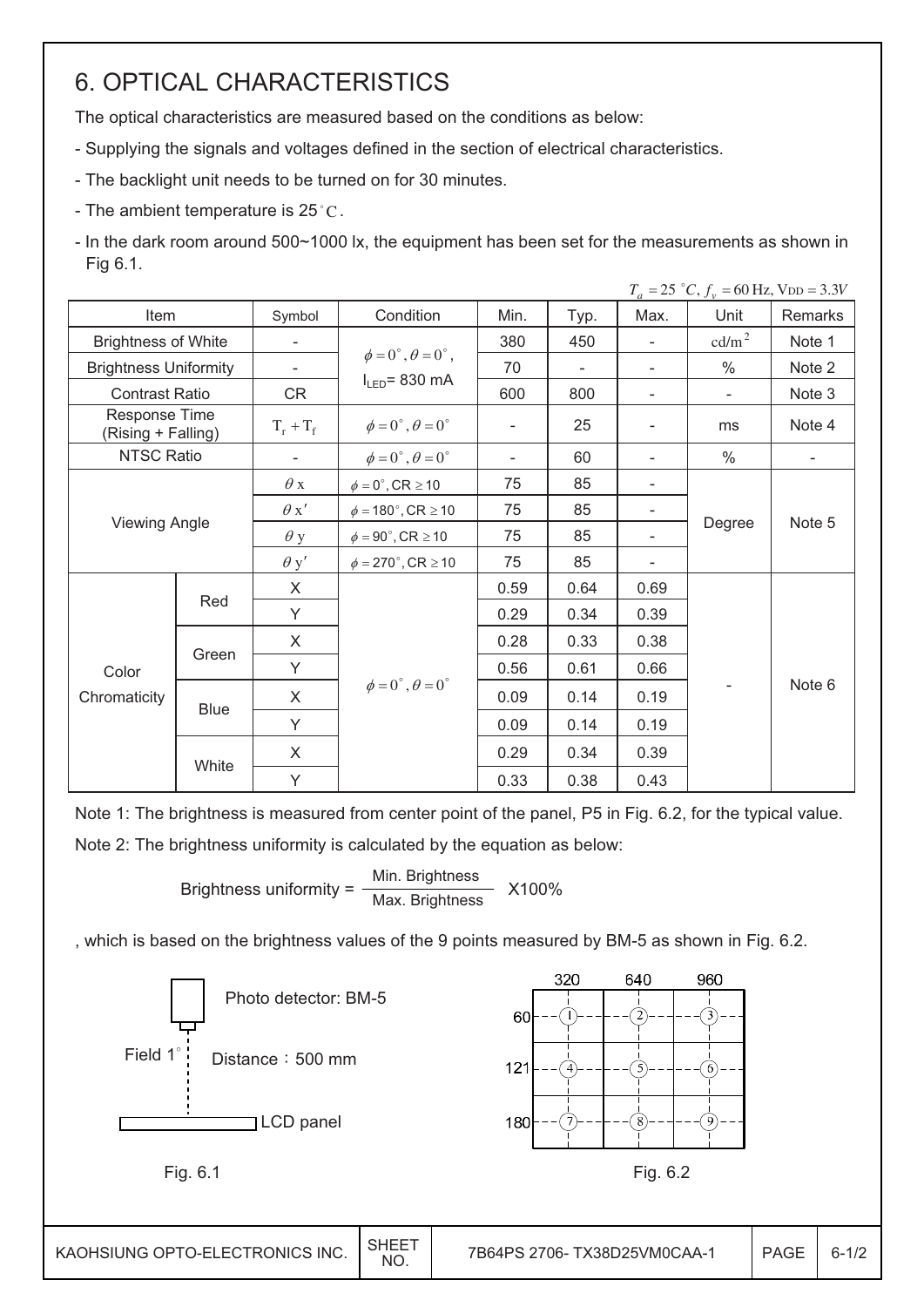Note 3: The Contrast ratio is measured from the center point of the panel, P5, and defined as the following equation:

 $CR =$   $\frac{\text{Brighness of White}}{\text{Brighness}}$ Brightness of Black

Note 4: The definition of response time is shown in Fig. 6.3. The rising time is the period from 10% brightness to 90% brightness when the data is from white to black. Oppositely, Falling time is the period from 90% brightness rising to 10% brightness.





Note 5: The definition of viewing angle is shown in Fig. 6.4. Angle  $\phi$  is used to represent viewing directions, for instance,  $\phi = 270^\circ$  means 6 o'clock, and  $\phi = 0^\circ$  means 3 o'clock. Moreover, angle  $\theta$  is used to represent viewing angles from axis Z toward plane XY.

The display is super wide viewing angle version; 85° viewing angle can be obtained from each viewing direction.

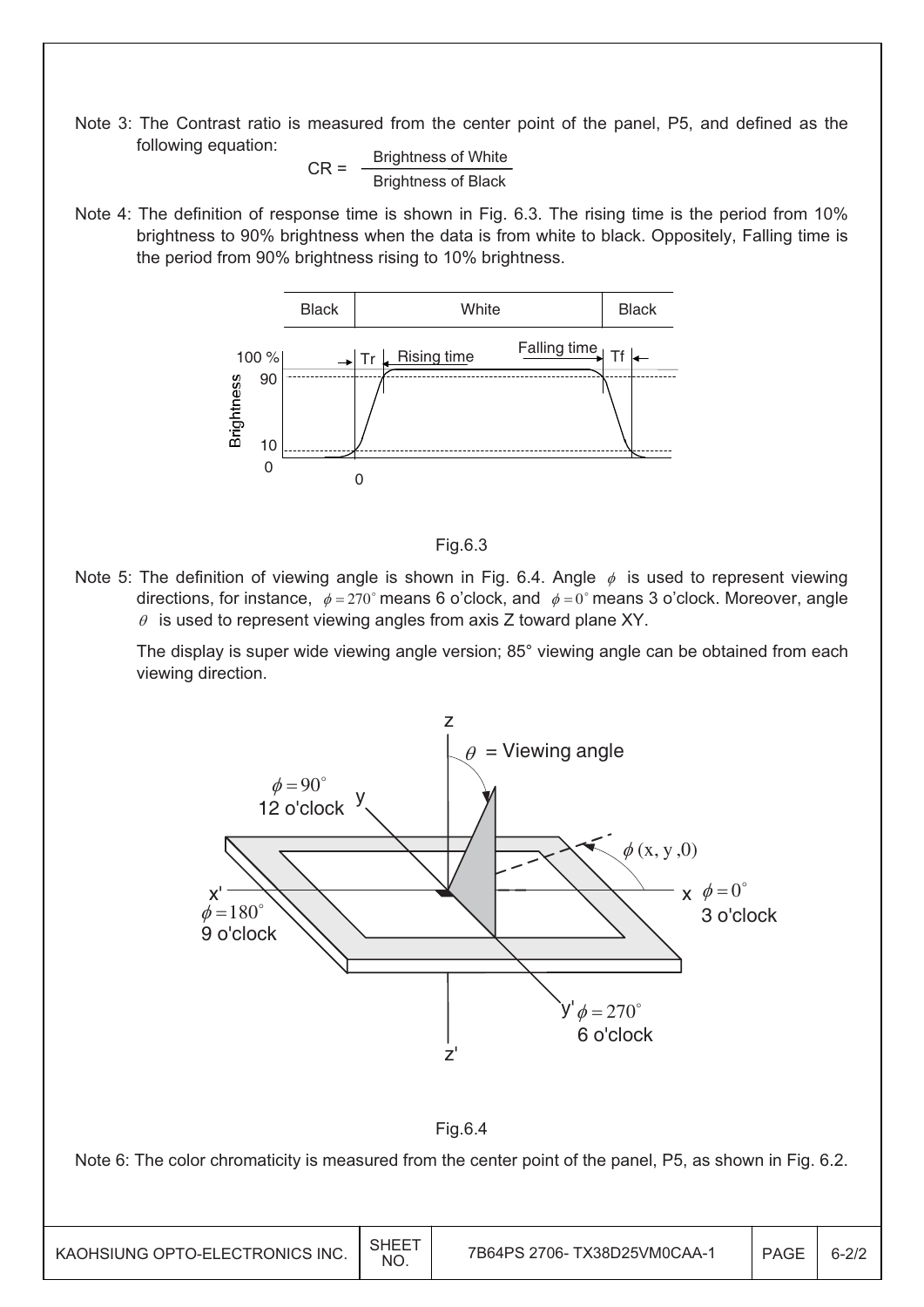

No.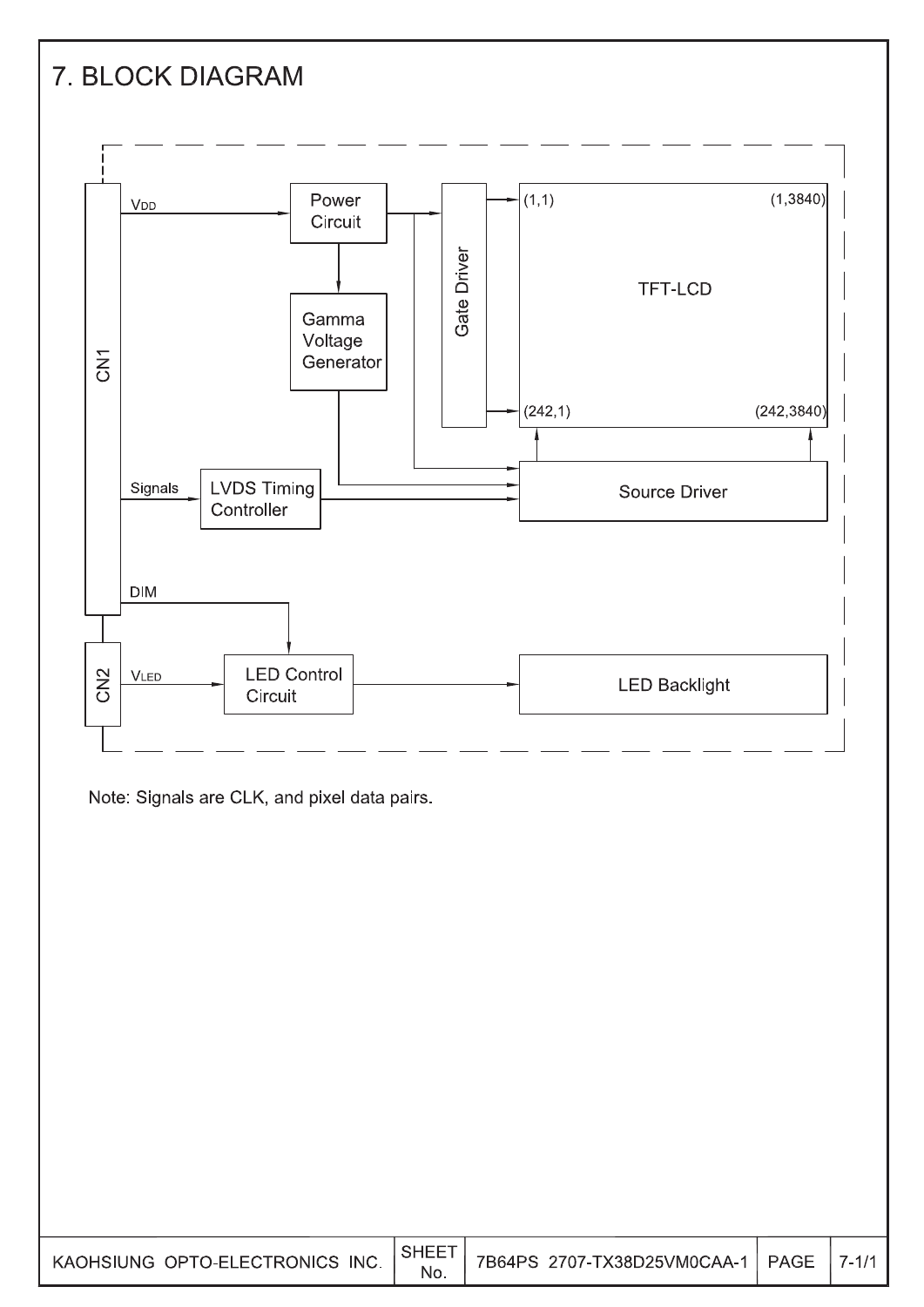## 8. RELIABILITY TESTS

| <b>Test Item</b>            | Condition                                                                                                                                |                                                           |
|-----------------------------|------------------------------------------------------------------------------------------------------------------------------------------|-----------------------------------------------------------|
| <b>High Temperature</b>     | 1) Operating<br>2) 70 $^{\circ}$ C                                                                                                       | 240 hrs                                                   |
| Low Temperature             | 1) Operating<br>2) -20 $^{\circ}$ C                                                                                                      | 240 hrs                                                   |
| <b>High Temperature</b>     | 1) Storage<br>2) $80^{\circ}$ C                                                                                                          | 240 hrs                                                   |
| Low Temperature             | 1) Storage<br>2) -30 $^{\circ}$ C                                                                                                        | 240 hrs                                                   |
| <b>Heat Cycle</b>           | 1) Operating<br>2) -20 $^{\circ}$ C ~70 $^{\circ}$ C<br>3) 3hrs~1hr~3hrs                                                                 | 240 hrs                                                   |
| <b>Thermal Shock</b>        | 1) Non-Operating<br>2) -35 $^{\circ}$ C $\leftrightarrow$ 85 $^{\circ}$ C<br>3) 0.5 hr ↔ 0.5 hr                                          | 240 hrs                                                   |
| High Temperature & Humidity | 1) Operating<br>2) 45°C& 85%RH<br>3) Without condensation<br>(Note4)                                                                     | 240 hrs                                                   |
| Vibration                   | 1) Non-Operating<br>2) 20 ~ 200 Hz<br>3) 2G<br>4) X, Y, and Z directions                                                                 | 1 hr for each direction                                   |
| <b>Mechanical Shock</b>     | 1) Non-Operating<br>2) 10 ms<br>3) 50G<br>4) $\pm X$ , $\pm Y$ and $\pm Z$ directions                                                    | Once for each direction                                   |
| <b>ESD</b>                  | 1) Operating<br>2) Tip: 200 pF, 250 $\Omega$<br>3) Air discharge for glass: $\pm$ 8KV<br>4) Contact discharge for metal frame: $\pm$ 8KV | 1) Glass: 9 points<br>2) Metal frame: 8 points<br>(Note3) |

Note 1: Display functionalities are inspected under the conditions defined in the specification after the reliability tests.

Note 2: The display is not guaranteed for use in corrosive gas environments.

- Note 3: All pins of LCD interface (CN1) have been tested by  $\pm 100V$  contact discharge of ESD under non-operating condition.
- Note 4: Under the condition of high temperature & humidity, if the temperature is higher than  $40^{\circ}$ C, the humidity needs to be reduced as Fig. 8.1 shown.

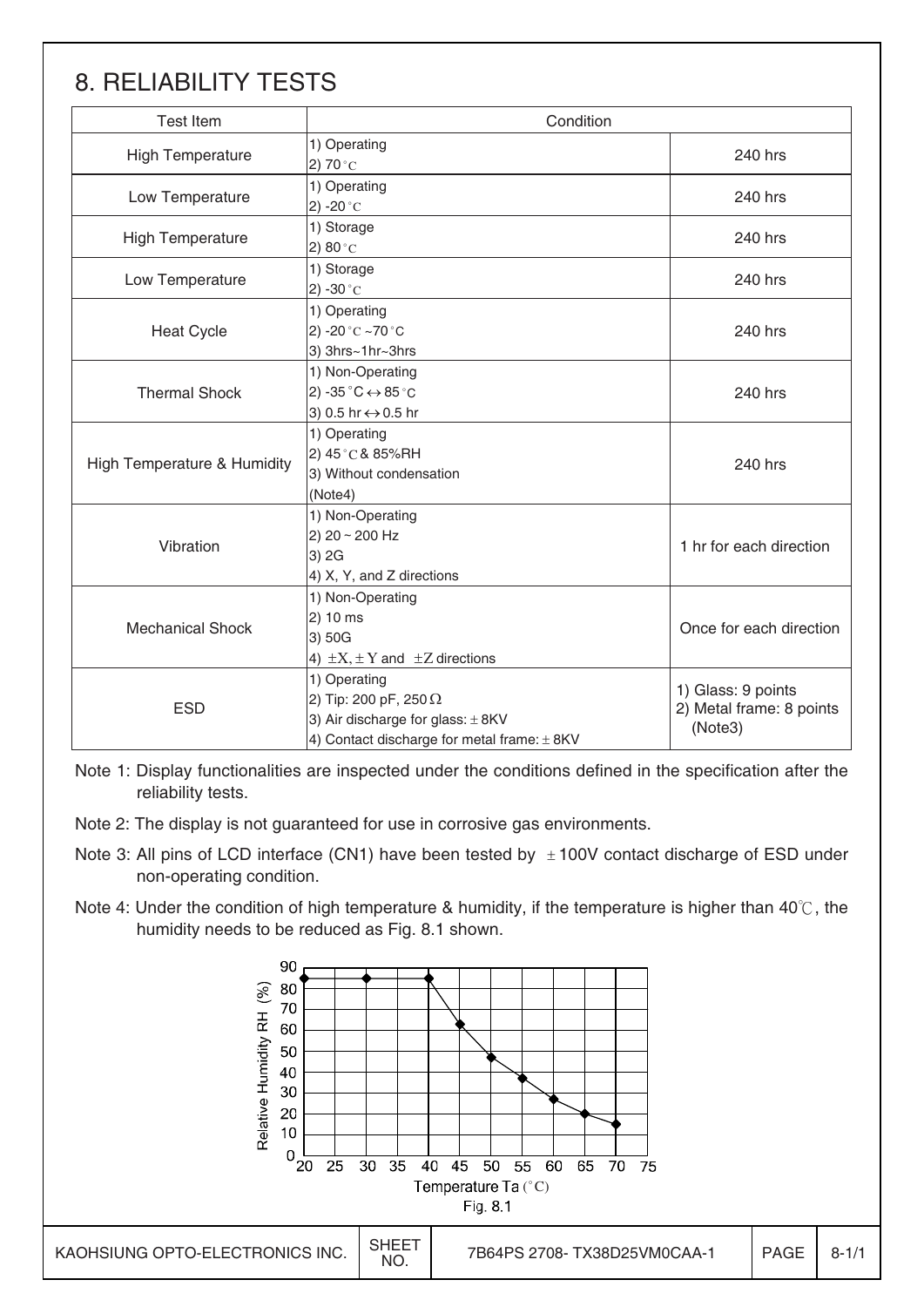## 9. LCD INTERFACE

## 9.1 INTERFACE PIN CONNECTIONS

The display interface connector (CN1) is FI-SEB20P-HF13E-E1500 made by JAE and pin assignment is as below:

| Pin No.        | Symbol            | Signal                                                   |
|----------------|-------------------|----------------------------------------------------------|
| 1              | $V_{DD}$          |                                                          |
| $\overline{2}$ | $V_{DD}$          | Power Supply for Logic                                   |
| 3              | $V_{SS}$          | <b>GND</b>                                               |
| $\overline{4}$ | $V_{SS}$          |                                                          |
| 5              | INO-              | R0~R5, G0                                                |
| $\,6\,$        | $INO+$            |                                                          |
| $\overline{7}$ | $V_{SS}$          | <b>GND</b>                                               |
| 8              | $IN1-$            | G1~G5, B0~B1                                             |
| $9\,$          | $IN1+$            |                                                          |
| 10             | $V_{SS}$          | <b>GND</b>                                               |
| 11             | IN <sub>2</sub> - | B2~B5, DE                                                |
| 12             | $IN2+$            |                                                          |
| 13             | $V_{SS}$          | <b>GND</b>                                               |
| 14             | CLK IN-           | <b>Pixel Clock</b>                                       |
| 15             | CLK IN+           |                                                          |
| 16             | $V_{SS}$          | <b>GND</b>                                               |
| 17             | <b>NC</b>         |                                                          |
| 18             | <b>NC</b>         | No Connection                                            |
| 19             | <b>NC</b>         |                                                          |
| 20             | <b>DIM</b>        | Normal Brightness: 0V or 0% PWM Duty                     |
|                |                   | Brightness Control: 0V to 3.3 VDC or 0% to 100% PWM Duty |

Note 1: IN n- and IN n+ (n=0, 1, 2), CLK IN- and CLK IN+ should be wired by twist-pairs or side-by-side FPC patterns, respectively.

The backlight connector (CN2) is SM02(8.0)B-BHS-1-TB (LF)(SN) made by JST, and pin assignment is as below:

| Pin No.  | Symbol     | Signal |
|----------|------------|--------|
|          | VLED       | 12VDC  |
| <u>_</u> | <b>GND</b> | Ground |

| KAOHSIUNG OPTO-ELECTRONICS INC. | <b>SHEET</b><br>NO. | 7B64PS 2709- TX38D25VM0CAA-1 | <b>PAGE</b> | $9 - 1/$ |
|---------------------------------|---------------------|------------------------------|-------------|----------|
|---------------------------------|---------------------|------------------------------|-------------|----------|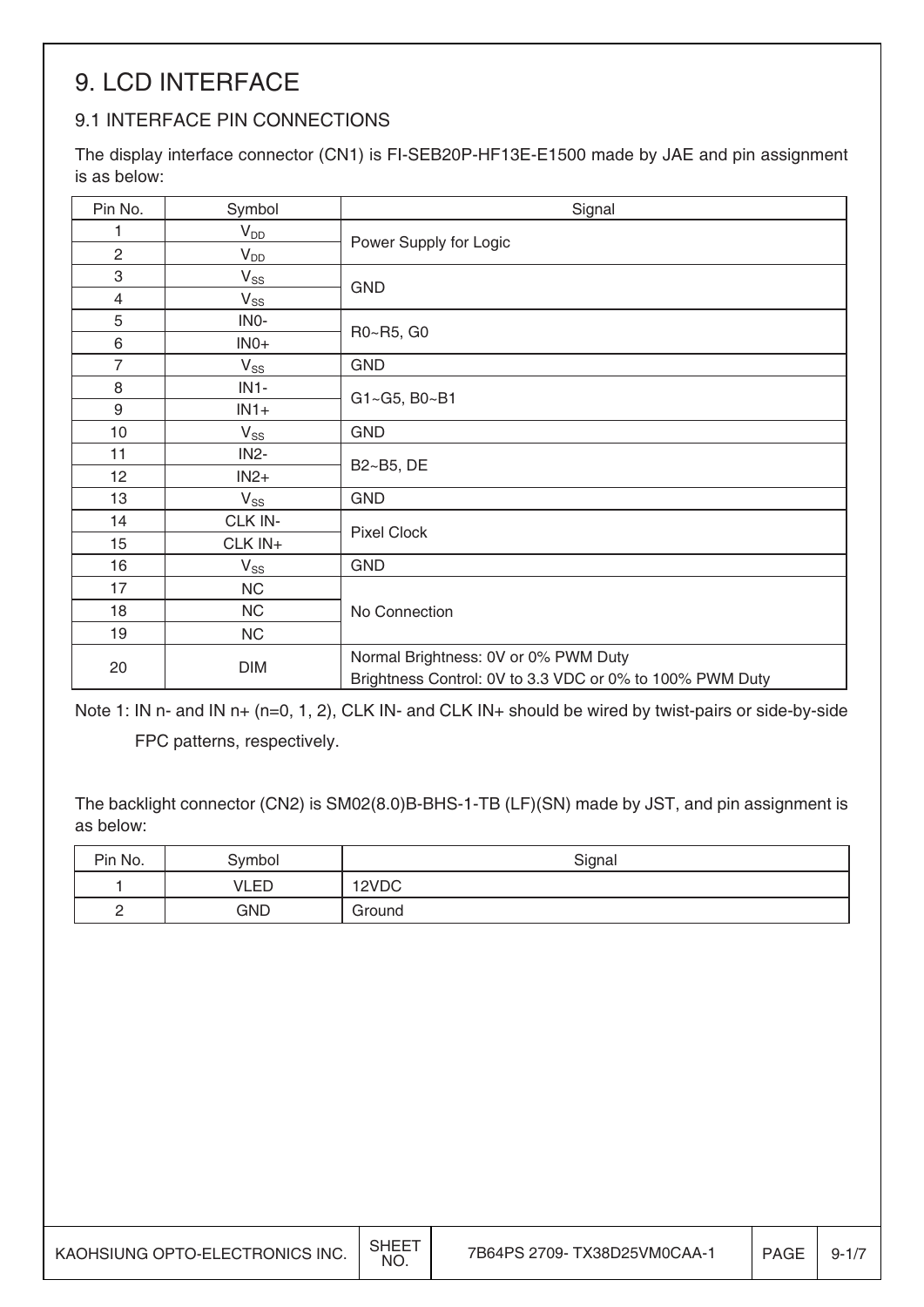### 9.2 LVDS INTERFACE

|                              |                    | CN <sub>1</sub>    |                                 |                  |
|------------------------------|--------------------|--------------------|---------------------------------|------------------|
| <b>Machine Side</b>          |                    | (interface)        | <b>TFT-LCD Side</b>             |                  |
|                              | 2)                 | 1)                 | 3)                              |                  |
| Controll                     | THC63LVDM83R       |                    | Tcon IC                         |                  |
| 7 TA0-6<br>R0-R5, G0         |                    | $INO+$             | MLVDS-1                         |                  |
| 7 TB0-6                      |                    | INO-               | MLVDS-2<br>Parallel-to-<br>LVDS |                  |
| G1-G5, B0, B1                | Parallel-to-<br>ΟS | $IN1+$             | MLVDS-3                         |                  |
| 7 TC0-6<br>B2-B5, NA, NA, DE | ⊫                  | $IN1-$             | MLVDS-4                         |                  |
|                              |                    | $IN2+$             | MLVDS-5                         | <b>LCD Panel</b> |
|                              |                    | IN <sub>2</sub> -  | MLVDS-6                         | controller       |
| <b>DCLK IN</b><br><b>CK</b>  | PLL                | CLK IN+<br>CLK IN- | <b>DCLK OUT</b><br>PLL          |                  |
|                              |                    |                    |                                 |                  |

- Note 1: LVDS cable impedance should be 100 ohms per signal line when each 2-lines (+, -) is used in differential mode.
- Note 2: The recommended transmitter, THC63LVDM83R, is made by Thine or equivalent, which is not contained in the module.

### R1  $\bigwedge$  R0  $\bigwedge$  G0  $\bigwedge$  R5  $\bigwedge$  R4  $\bigwedge$  R3  $\bigwedge$  R2  $\bigwedge$  R1  $\bigwedge$  R0  $\bigwedge$  G0 G2 G1 B1 B0 G5 G4 G3 G2 G1 B1 B3  $\bigwedge$  B2  $\bigwedge$  DE  $\bigwedge$  NA  $\bigwedge$  NA  $\bigwedge$  B5  $\bigwedge$  B4  $\bigwedge$  B3  $\bigwedge$  B2  $\bigwedge$  DE 1 cycle CLK IN-CLK IN+ IN0+ IN0- IN1+ IN1- IN2+ IN2-

#### 9.3 LVDS DATA FORMAT

DE: Display Enable NA: Not Available

| KAOHSIUNG OPTO-ELECTRONICS INC. | <b>SHEET</b><br><b>NO</b> | 7B64PS 2709- TX38D25VM0CAA-1 | <b>PAGE</b> | $9 - 2/7$ |
|---------------------------------|---------------------------|------------------------------|-------------|-----------|
|---------------------------------|---------------------------|------------------------------|-------------|-----------|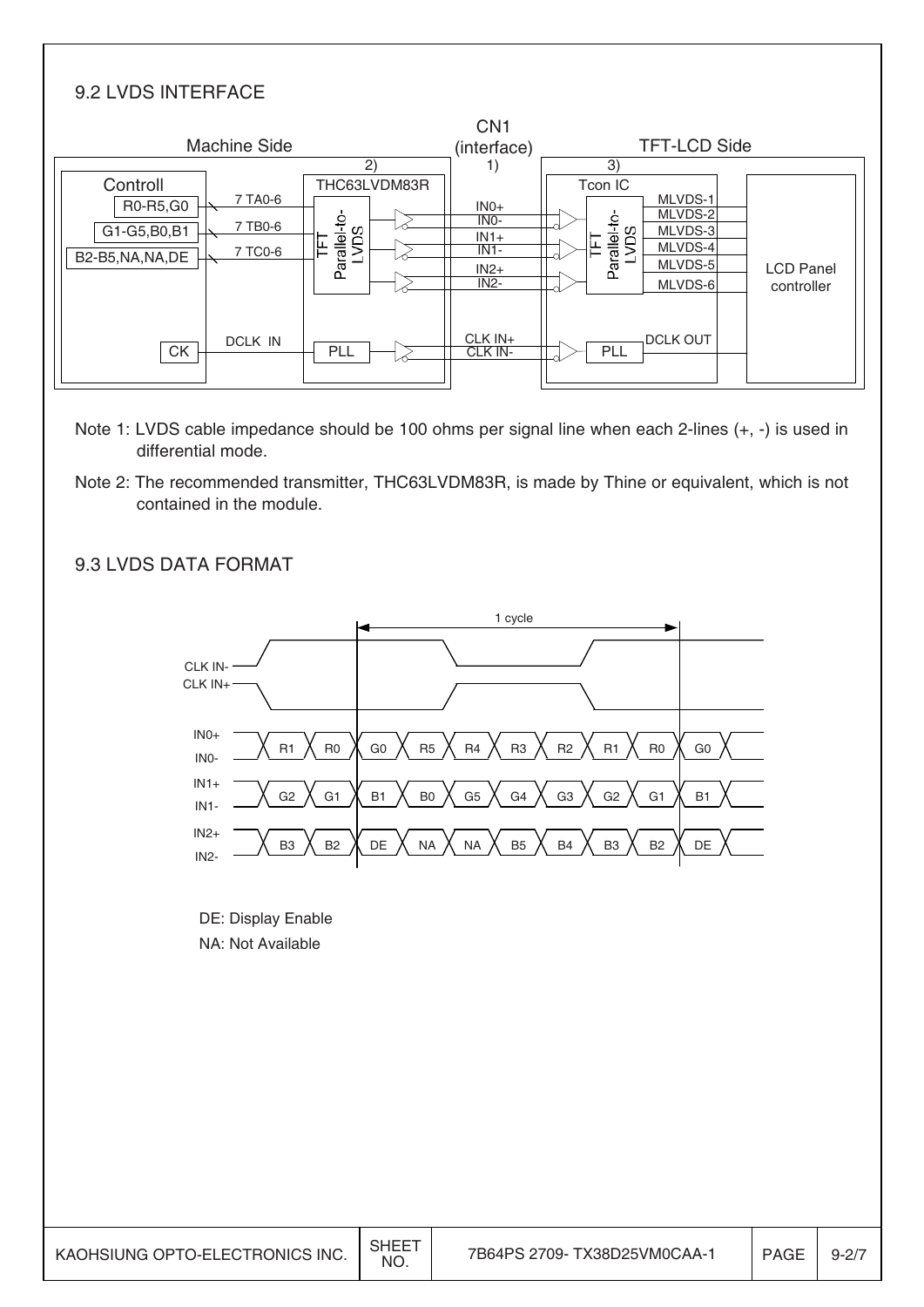## 9.4 INTERFACE TIMING SPECIFICATIONS

The column of timing sets including minimum, typical, and maximum as below are based on the best optical performance, frame frequency (Vsync) = 60 Hz to define. If 60 Hz is not the aim to set, less than 66 Hz for Vsync is recommended to apply for better performance by other parameter combination as the definitions in section 5.1.

|             | Item                        | Symbol                         | Min.          | Typ. | Max. | Unit       |  |  |
|-------------|-----------------------------|--------------------------------|---------------|------|------|------------|--|--|
|             | Cycle frequency             | $1/t_{CLK}$                    | 25            | 28   | 32.7 | <b>MHz</b> |  |  |
|             | Low level width             | $t_{\text{WCL}}$               | 10            | ٠    |      |            |  |  |
| <b>DCLK</b> | High level width            | $t_{\text{WCH}}$               | 10            | ۰    | ٠    | ns         |  |  |
|             | Rise / Fall time            | $t_{rCLK}$ , $t_{fCLK}$        | $\frac{1}{2}$ |      | 12   |            |  |  |
|             | Duty                        | D                              | 0.4           | 0.5  | 0.6  | ٠          |  |  |
|             | Set up time                 | $t_{SI}$                       | 8             |      |      |            |  |  |
|             | Hold time                   | tнı                            | 8             |      |      | ns         |  |  |
|             | Rise / Fall time            | $t_{\text{lr}}, t_{\text{lf}}$ |               |      | 12   | ns         |  |  |
|             | Horizontal cycle            | $t_H$                          | 1500          | 1600 | 1700 |            |  |  |
| <b>DTMG</b> | Horizontal valid data width | $t_{HD}$                       | 1280          | 1280 | 1280 | $t_{CLK}$  |  |  |
|             | Horizontal porch width      | $t_{HB}$                       | 220           | 320  | 420  |            |  |  |
|             | Vertical cycle              | tv                             | 282           | 292  | 320  |            |  |  |
|             | Vertical valid data width   | $t_{VD}$                       | 242           | 242  | 242  | $t_H$      |  |  |
|             | Vertical porch width        | $t_{VB}$                       | 40            | 50   |      |            |  |  |
|             | Set up time                 | $t_{SD}$                       | 8             | ۰    | ٠    |            |  |  |
| Data        | Hold time                   | $t_{HD}$                       | 8             |      |      | ns         |  |  |
|             | Rise / Fall time            | $t_{Dr}, t_{Df}$               |               |      | 12   | ns         |  |  |

| KAOHSIUNG OPTO-ELECTRONICS INC. | <b>SHEET</b><br>NO. | 7B64PS 2709- TX38D25VM0CAA-1 | PAGE | $9 - 3/7$ |
|---------------------------------|---------------------|------------------------------|------|-----------|
|---------------------------------|---------------------|------------------------------|------|-----------|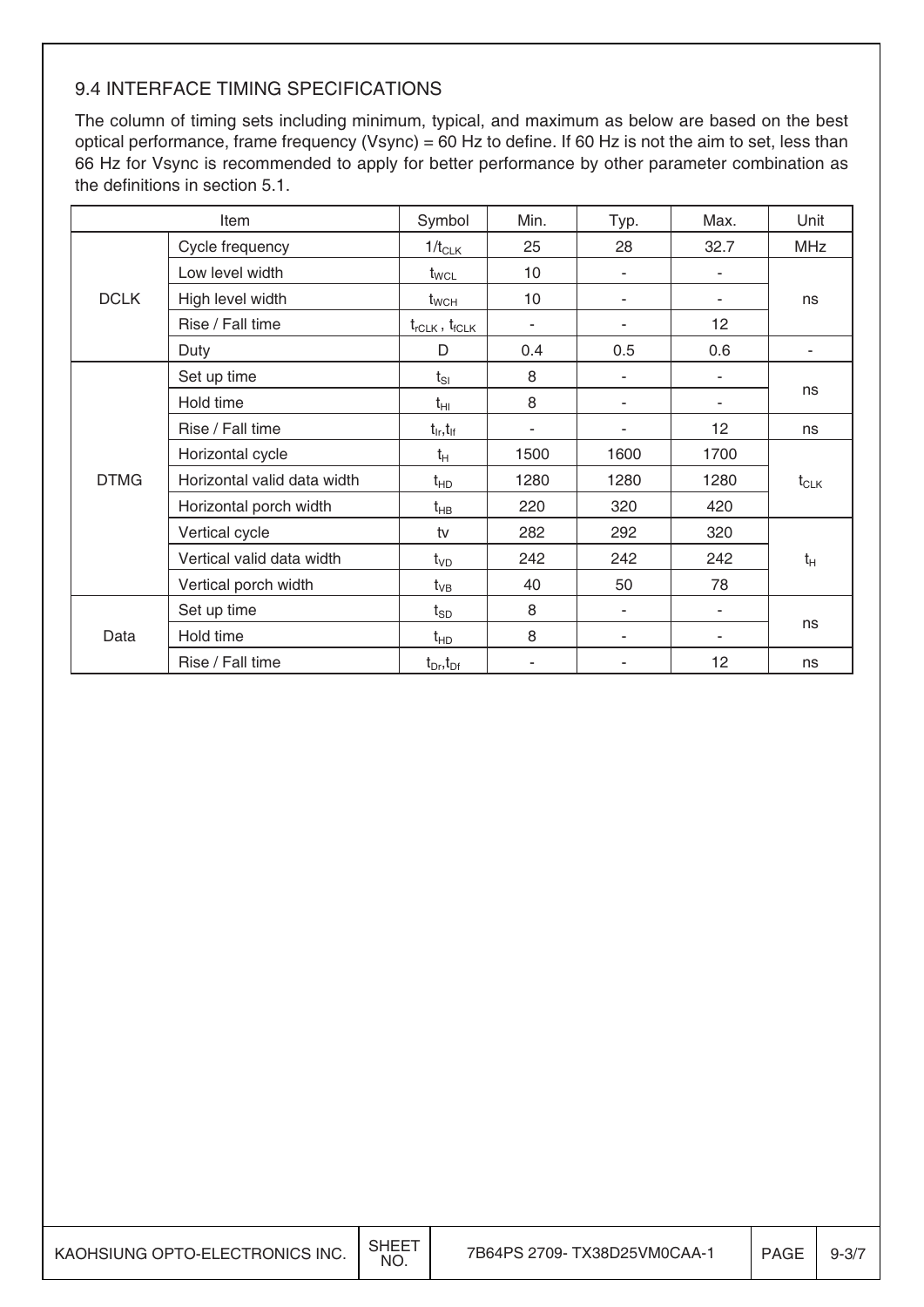#### 9.5 TIMING CHART

DTMG (Data Enable) is the signal to determine valid data, and the timing of DTMG can be determined from Hsync and Vsync as below. For this display, only DTMG and DCLK are the essential signals. Hsync and Vsync are not necessary to connect to display interface after DTMG has been generated and input.

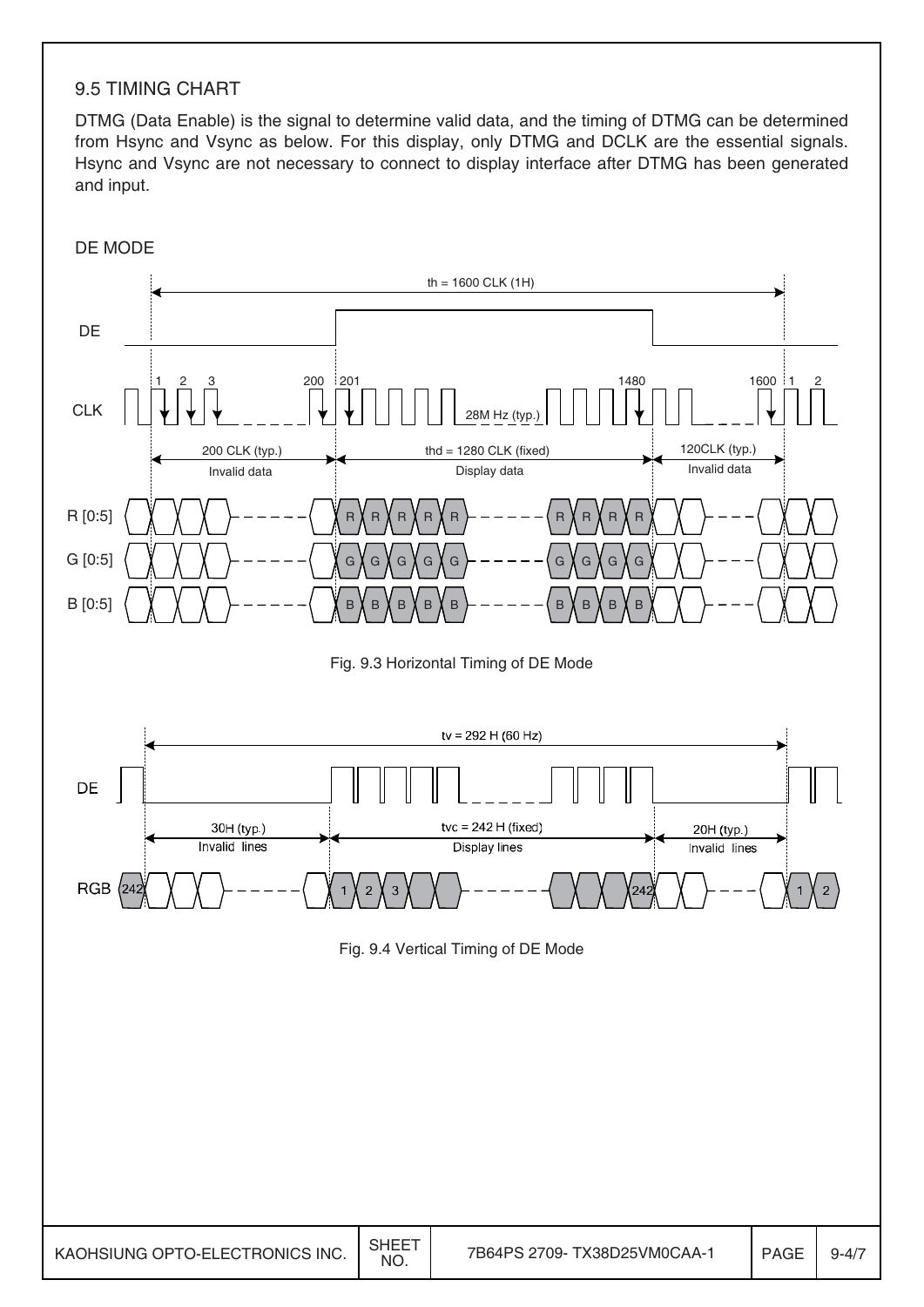### 9.6 LVDS RECEIVER TIMING



RinX= (RinX+)-(RinX-) (X=0, 1, 2)

|             | Item              |                  | Min.                          | Typ.                                   | Max.                          | Unit |
|-------------|-------------------|------------------|-------------------------------|----------------------------------------|-------------------------------|------|
| <b>DCLK</b> | Frequency         | 1/ $t_{CLK}$     | 25                            | 28                                     | 32.7                          | MHz  |
|             | 0 data position   | tRP0             | $1/7$ * t <sub>CLK</sub> -0.4 | 1/7* $t_{\scriptstyle\textrm{CLK}}$    | $1/7$ * t <sub>CLK</sub> +0.4 |      |
|             | 1st data position | t <sub>RP1</sub> | $-0.4$                        | 0                                      | $+0.4$                        |      |
|             | 2nd data position | tRP2             | $6/7^*$ t <sub>CLK</sub> -0.4 | $6/7^*$ t <sub>CLK</sub>               | $6/7$ * t <sub>CLK</sub> +0.4 |      |
| <b>RinX</b> | 3rd data position | tRP3             | $5/7^*$ t <sub>CLK</sub> -0.4 | $5/7^*$ t <sub>CLK</sub>               | $5/7$ * t <sub>CLK</sub> +0.4 | ns   |
| $(X=0,1,2)$ | 4th data position | tRP4             | $4/7$ t <sub>CLK</sub> -0.4   | 4/7* $t_{\scriptstyle\textrm{CLK}}$    | $4/7^*$ t <sub>CLK</sub> +0.4 |      |
|             | 5th data position | tRP5             | $3/7^*$ t <sub>CLK</sub> -0.4 | $3/7^*$ $t_{\scriptstyle\textrm{CLK}}$ | $3/7^*$ t <sub>CLK</sub> +0.4 |      |
|             | 6th data position | tRP6             | $2/7$ t <sub>CLK</sub> -0.4   | $2/7$ <sup>*</sup> t <sub>CLK</sub>    | $2/7$ * t <sub>CLK</sub> +0.4 |      |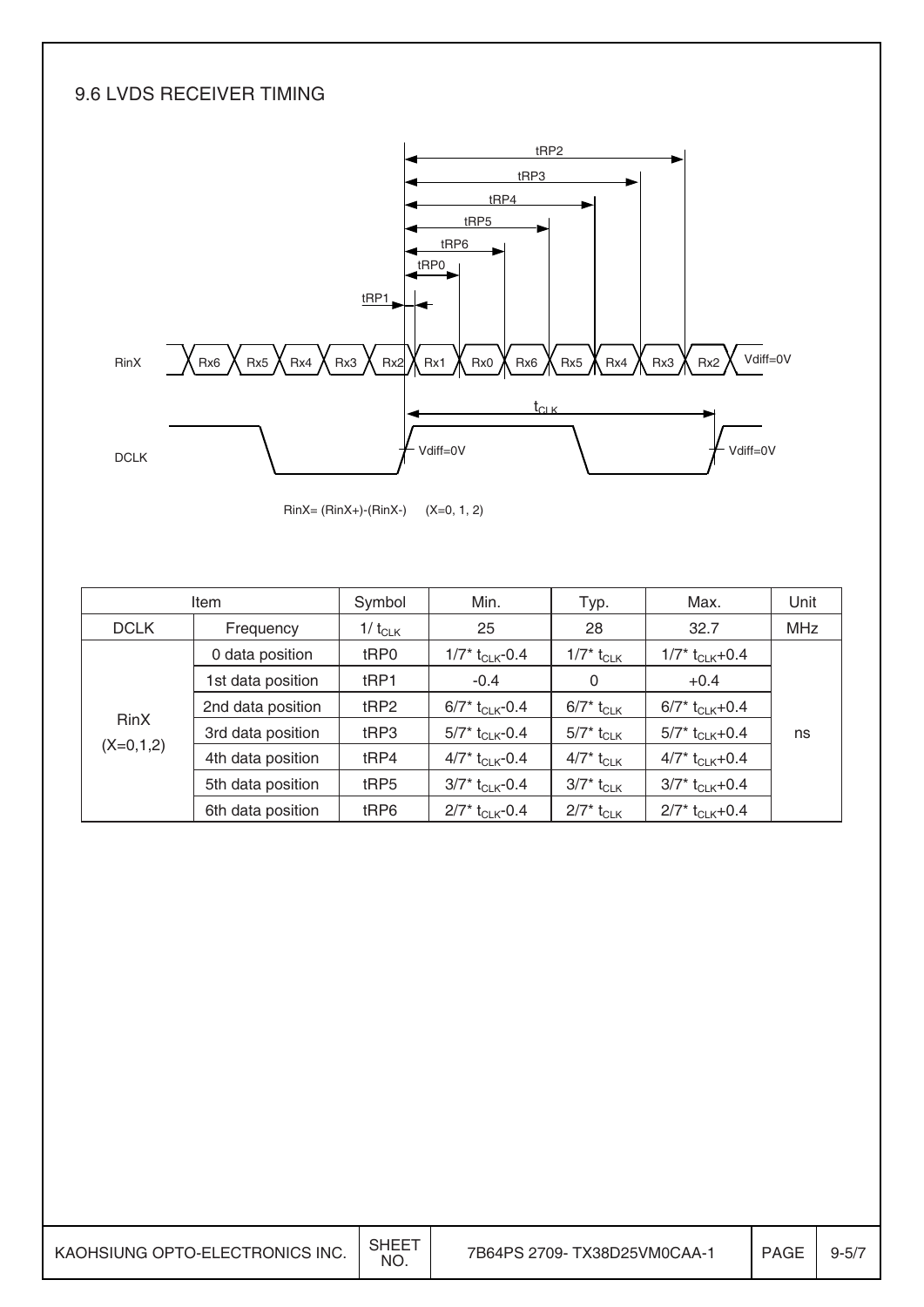## 9.7 DATA INPUT for DISPLAY COLOR

|              | COLOR &<br><b>Gray Scale</b> |                |                |                              |                     |                  |                |                     |                | Data Signal    |                |                |                |                          |                |                |                |                     |                  |
|--------------|------------------------------|----------------|----------------|------------------------------|---------------------|------------------|----------------|---------------------|----------------|----------------|----------------|----------------|----------------|--------------------------|----------------|----------------|----------------|---------------------|------------------|
|              |                              | R <sub>5</sub> | R <sub>4</sub> | R <sub>3</sub>               | R <sub>2</sub>      | R1               | R <sub>0</sub> | G <sub>5</sub>      | G <sub>4</sub> | G <sub>3</sub> | G <sub>2</sub> | G <sub>1</sub> | G <sub>0</sub> | <b>B5</b>                | <b>B4</b>      | B <sub>3</sub> | <b>B2</b>      | <b>B1</b>           | B <sub>0</sub>   |
|              | <b>Black</b>                 | $\overline{0}$ | $\overline{0}$ | 0                            | $\overline{0}$      | $\overline{0}$   | $\overline{0}$ | $\mathbf 0$         | $\overline{0}$ | $\overline{0}$ | $\overline{0}$ | $\overline{0}$ | $\overline{0}$ | $\overline{0}$           | 0              | $\overline{0}$ | 0              | $\overline{0}$      | $\mathbf 0$      |
|              | Red(0)                       | $\mathbf{1}$   | 1              | 1                            | 1                   | 1                | 1              | $\mathbf 0$         | $\mathbf 0$    | $\mathbf 0$    | 0              | 0              | 0              | $\mathbf 0$              | $\mathbf 0$    | $\mathbf 0$    | 0              | 0                   | $\overline{0}$   |
|              | Green (0)                    | $\mathbf 0$    | $\mathbf 0$    | $\mathbf 0$                  | $\mathbf 0$         | $\mathbf 0$      | $\mathbf 0$    | 1                   | $\mathbf{1}$   | $\mathbf{1}$   | $\mathbf{1}$   | 1              | 1              | $\mathbf 0$              | $\mathbf 0$    | $\mathbf 0$    | $\mathsf 0$    | $\mathbf 0$         | $\mathbf 0$      |
| <b>Basic</b> | Blue (0)                     | $\overline{0}$ | 0              | 0                            | $\overline{0}$      | $\mathbf 0$      | $\overline{0}$ | $\mathbf 0$         | $\mathbf 0$    | $\mathbf 0$    | $\mathbf 0$    | $\mathbf 0$    | $\mathbf 0$    | 1                        | 1              | 1              | 1              | 1                   | 1                |
| Color        | Cyan                         | $\Omega$       | 0              | 0                            | $\Omega$            | $\mathbf 0$      | $\Omega$       | 1                   | 1              | 1              | 1              | 1              | 1              | 1                        | 1              | 1              | 1              | 1                   | 1                |
|              | Magenta                      | 1              | 1              | 1                            | 1                   | 1                | 1              | $\mathsf{O}\xspace$ | 0              | 0              | 0              | $\mathbf 0$    | $\mathbf 0$    | $\mathbf{1}$             | 1              | 1              | 1              | 1                   | 1                |
|              | Yellow                       | $\mathbf{1}$   | 1              | 1                            | 1                   | 1                | 1              | 1                   | $\mathbf{1}$   | 1              | $\mathbf{1}$   | 1              | 1              | $\mathbf 0$              | $\mathbf 0$    | $\mathbf 0$    | 0              | 0                   | $\mathbf 0$      |
|              | White                        | $\mathbf{1}$   | 1              | 1                            | 1                   | 1                | 1              | 1                   | 1              | 1              | 1              | 1              | 1              | $\mathbf{1}$             | 1              | $\mathbf{1}$   | 1              | 1                   | 1                |
|              | <b>Black</b>                 | $\mathbf 0$    | 0              | 0                            | 0                   | $\mathbf 0$      | $\overline{0}$ | $\overline{0}$      | 0              | $\mathbf{0}$   | 0              | $\mathbf 0$    | $\overline{0}$ | $\overline{0}$           | $\mathbf{0}$   | $\mathbf 0$    | 0              | 0                   | $\mathbf 0$      |
|              | Red (62)                     | $\overline{0}$ | $\overline{0}$ | 0                            | $\mathbf 0$         | $\mathbf 0$      | $\mathbf{1}$   | $\overline{0}$      | $\overline{0}$ | $\overline{0}$ | $\mathbf 0$    | $\mathbf 0$    | $\overline{0}$ | $\overline{0}$           | $\overline{0}$ | $\mathbf 0$    | $\mathbf 0$    | 0                   | $\mathbf 0$      |
|              | Red (61)                     | $\mathbf 0$    | 0              | $\overline{0}$               | $\mathbf 0$         | $\mathbf{1}$     | $\mathbf 0$    | $\mathbf 0$         | $\mathbf 0$    | $\mathbf 0$    | 0              | 0              | $\overline{0}$ | $\mathbf 0$              | $\mathbf 0$    | $\overline{0}$ | $\overline{0}$ | 0                   | $\overline{0}$   |
| Red          |                              |                | ä,<br>ä,       | Ŷ.<br>à.                     | ×<br>à,             | $\epsilon$<br>÷. |                | à.<br>à.            | à.<br>à.       | Ŷ.             | Ì              |                | k,<br>×,       | $\epsilon$<br>$\epsilon$ | ä,             | t              |                | ä,<br>×,            | $\epsilon$<br>×. |
|              |                              | ä,             | $\blacksquare$ | $\blacksquare$<br>$\epsilon$ | $\blacksquare$<br>× | ċ                |                | ł,                  | t              | ł              | ł,             | à.             | ÷              | t                        | ŀ              | ÷              | ¥,             | $\blacksquare$<br>٠ | $\ddot{\cdot}$   |
|              | Red (1)                      | $\mathbf{1}$   | 1              | 1                            | 1                   | 1                | $\mathbf 0$    | $\mathbf 0$         | 0              | 0              | $\mathbf 0$    | $\mathbf 0$    | $\mathbf 0$    | $\mathbf 0$              | 0              | $\mathbf 0$    | 0              | 0                   | $\mathbf 0$      |
|              | Red (0)                      | $\mathbf{1}$   | 1              | 1                            | 1                   | $\mathbf{1}$     | 1              | $\mathbf 0$         | $\mathbf 0$    | $\mathbf{0}$   | $\mathbf 0$    | $\mathbf 0$    | $\mathbf 0$    | $\mathbf 0$              | 0              | $\mathbf 0$    | $\mathbf 0$    | 0                   | $\overline{0}$   |
|              | <b>Black</b>                 | $\mathbf 0$    | $\mathbf 0$    | 0                            | $\mathbf 0$         | $\mathbf 0$      | $\overline{0}$ | $\mathbf 0$         | $\mathbf 0$    | 0              | $\mathbf 0$    | $\mathbf 0$    | $\mathbf 0$    | $\mathbf 0$              | 0              | $\mathbf 0$    | $\mathbf 0$    | 0                   | $\mathbf 0$      |
|              | Green (62)                   | $\overline{0}$ | $\overline{0}$ | 0                            | $\mathbf{0}$        | $\mathbf 0$      | $\overline{0}$ | $\overline{0}$      | $\mathbf 0$    | $\overline{0}$ | $\mathbf 0$    | $\mathbf 0$    | 1              | $\mathbf 0$              | $\overline{0}$ | $\mathbf 0$    | $\overline{0}$ | 0                   | $\mathbf 0$      |
|              | Green (61)                   | 0              | $\mathbf 0$    | 0                            | $\mathbf 0$         | 0                | $\overline{0}$ | $\mathbf 0$         | 0              | 0              | 0              | 1              | $\mathbf 0$    | 0                        | 0              | 0              | 0              | 0                   | 0                |
| Green        | t                            | t              | ł,             | t                            | t                   | ċ                | ÷              | ł,                  | ċ              | ċ              | ÷              | ÷              | ł,             | t                        | t              | t              | ł,             | ċ                   | t                |
|              | ä,                           | ÷              | ł.             | t                            | ÷                   | ċ                | t              | ł,                  | ł,             | t              | $\ddot{\cdot}$ | à.             | ł,             | $\ddot{\cdot}$           | t              | ÷              | ¥,             | ł,                  | $\ddot{\cdot}$   |
|              | Green (1)                    | $\mathbf 0$    | $\mathbf 0$    | $\mathbf 0$                  | $\mathbf 0$         | $\mathbf 0$      | $\mathbf 0$    | 1                   | $\mathbf{1}$   | $\mathbf{1}$   | $\mathbf{1}$   | 1              | $\mathsf 0$    | $\mathbf 0$              | 0              | $\mathbf 0$    | $\mathsf 0$    | $\mathbf 0$         | $\mathbf 0$      |
|              | Green (0)                    | $\Omega$       | 0              | 0                            | $\mathbf 0$         | $\mathbf 0$      | $\overline{0}$ | 1                   | 1              | 1              | 1              | 1              | 1              | $\mathbf 0$              | $\mathbf 0$    | $\mathbf 0$    | 0              | 0                   | 0                |
|              | <b>Black</b>                 | $\Omega$       | $\mathbf 0$    | $\mathbf 0$                  | $\Omega$            | $\mathbf 0$      | $\mathbf 0$    | $\mathbf 0$         | 0              | 0              | $\mathbf 0$    | $\mathbf 0$    | $\overline{0}$ | 0                        | 0              | $\mathbf 0$    | $\mathbf 0$    | 0                   | $\mathbf 0$      |
|              | <b>Blue (62)</b>             | $\mathbf 0$    | $\mathbf 0$    | 0                            | $\overline{0}$      | $\mathbf 0$      | $\overline{0}$ | $\mathbf 0$         | $\mathbf 0$    | $\mathbf 0$    | $\mathbf 0$    | $\mathbf 0$    | $\mathbf 0$    | $\mathbf 0$              | $\mathbf 0$    | $\overline{0}$ | $\overline{0}$ | 0                   | 1                |
|              | <b>Blue (61)</b>             | 0              | 0              | 0                            | 0                   | 0                | $\Omega$       | $\mathbf 0$         | $\mathbf 0$    | 0              | 0              | 0              | 0              | $\mathbf 0$              | $\overline{0}$ | $\mathbf 0$    | 0              | 1                   | 0                |
| <b>Blue</b>  | t                            | t              | ł.             | ÷                            | ċ                   | t                | t              | t                   | ÷              | t              | t              | ÷              | ÷              | t                        | t              | ÷              | t.             | ÷                   | t                |
|              | ä,                           | ÷              | ł.             | ÷,                           | ÷                   | ċ                | ÷              | ł,                  | ÷              | t              | t.             | ł.             | ł.             | ÷                        | t              | ÷              | ÷.             | ÷                   | ÷                |
|              | Blue $(1)$                   | 0              | 0              | 0                            | 0                   | $\mathbf 0$      | $\mathbf 0$    | $\mathbf 0$         | 0              | 0              | 0              | 0              | 0              | $\mathbf{1}$             | 1              | 1              | 1              | 1                   | 0                |
|              | Blue (0)                     | 0              | 0              | 0                            | 0                   | $\overline{0}$   | $\mathbf 0$    | 0                   | $\overline{0}$ | 0              | 0              | 0              | 0              | 1                        | 1              | 1              | 1              | 1                   | 1                |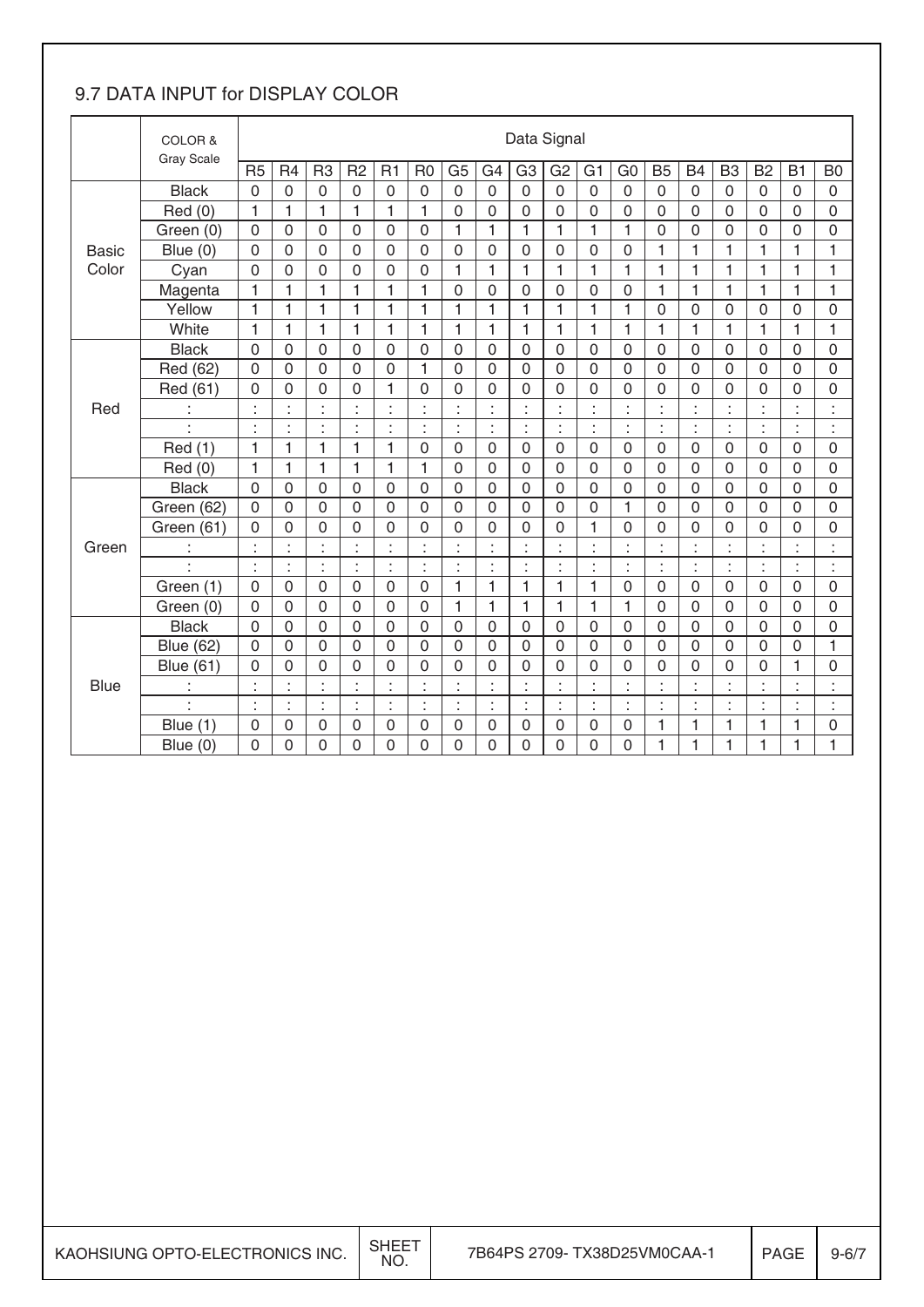

| KAOHSIUNG OPTO-ELECTRONICS INC. | <b>SHEET</b><br><b>NO</b> | 7B64PS 2709- TX38D25VM0CAA-1 | <b>PAGE</b> | $9 - 11$ |
|---------------------------------|---------------------------|------------------------------|-------------|----------|
|---------------------------------|---------------------------|------------------------------|-------------|----------|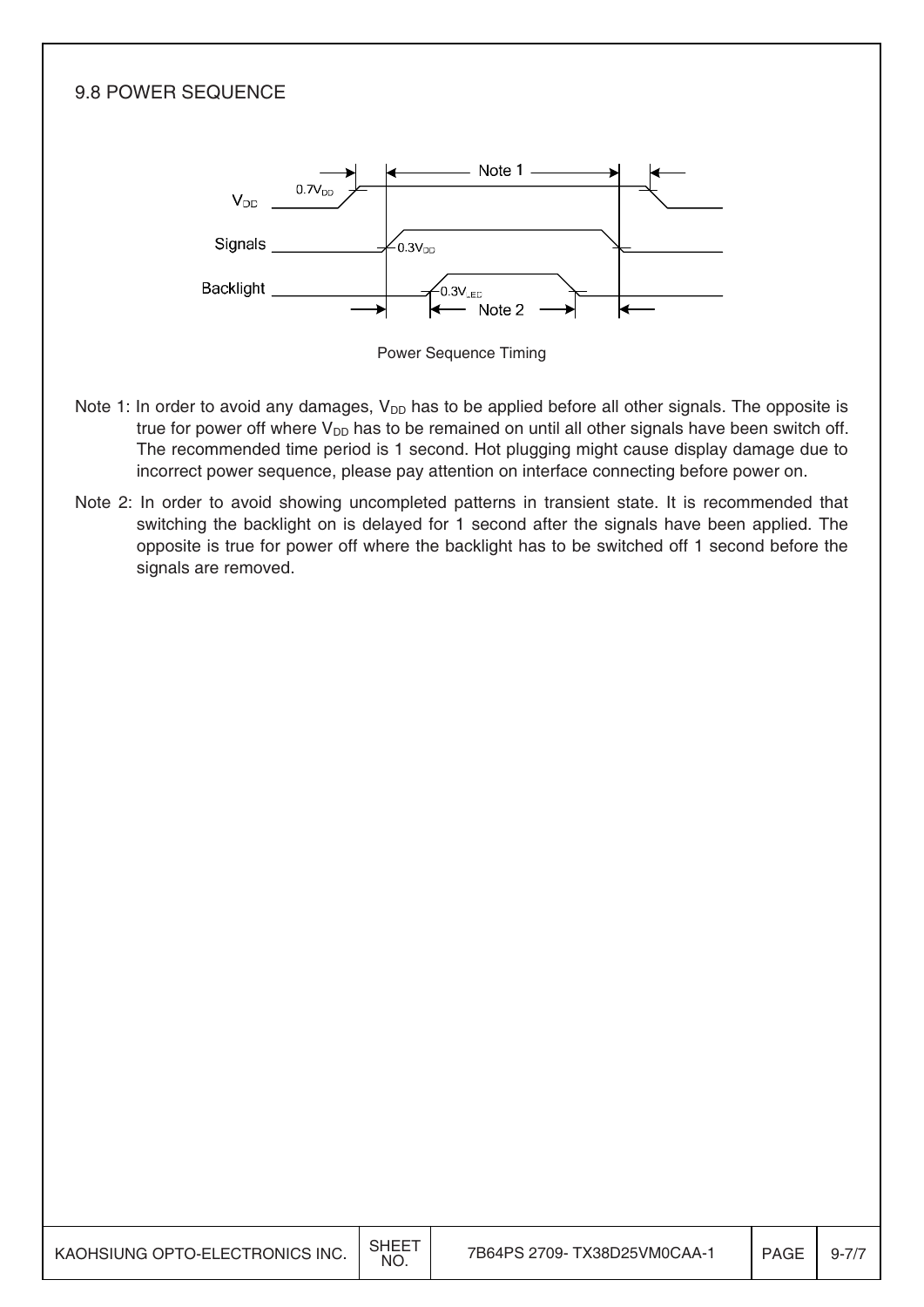





Scale : NTS<br>Unit : mm

7B64PS 2710-TX38D25VM0CAA-1 PAGE 10-1/2  $\begin{array}{c} \hline \text{SHEFT} \\ \text{N0} \end{array}$ KAOHSIUNG OPTO-ELECTRONICS INC.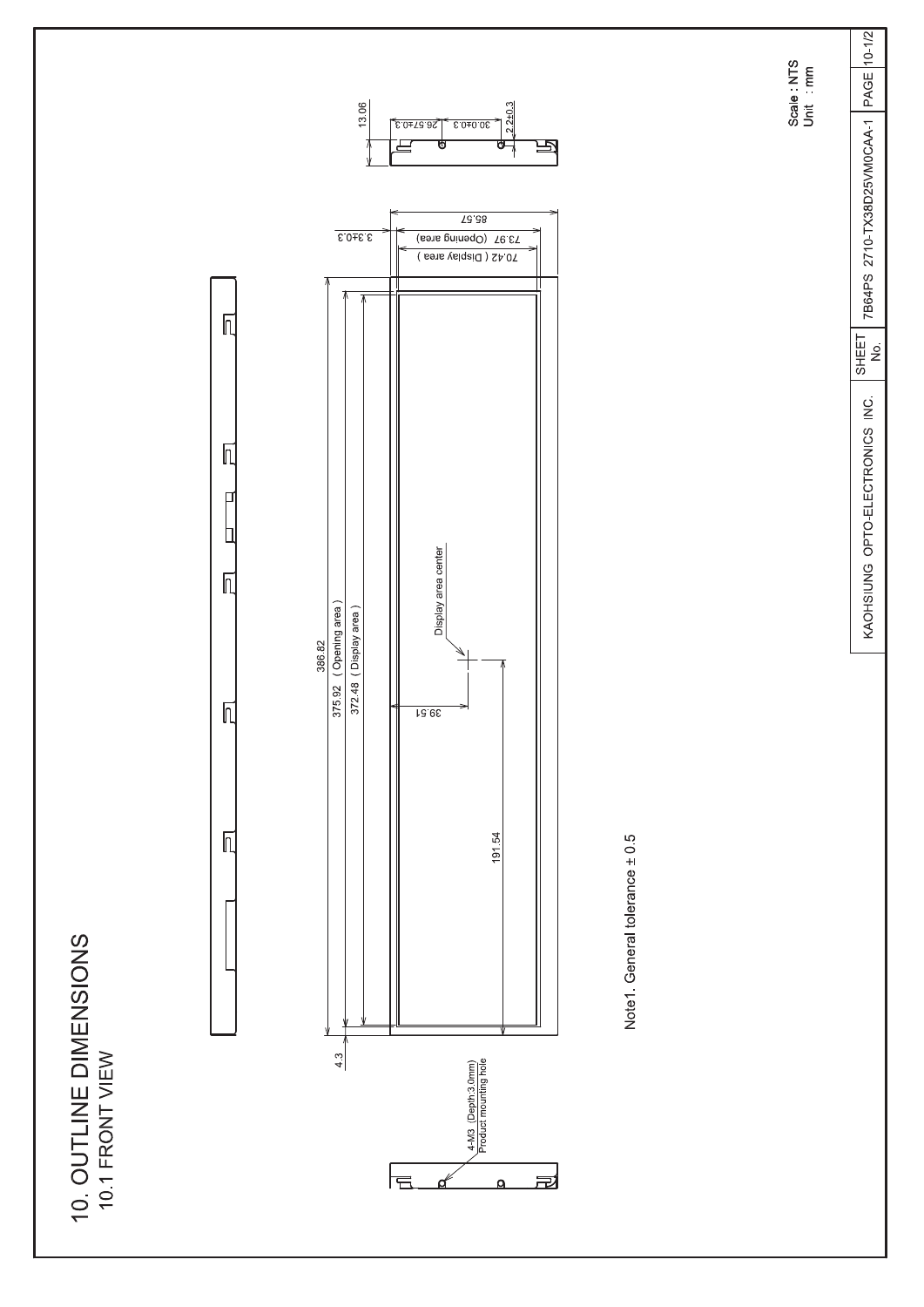10.2 REAR VIEW



Note 1: General tolerance ± 0.5

 $\begin{tabular}{|c|c|c|c|c|} \hline \text{SHEET} & \text{7B64PS} & \text{2710-TX38D25VM0CAA-1} & \text{PAGE} & \text{10-2/2} \\ \hline \text{NO.} & & & & \\ \hline \end{tabular}$ 

KAOHSIUNG OPTO-ELECTRONICS INC.

Scale : NTS<br>Unit : mm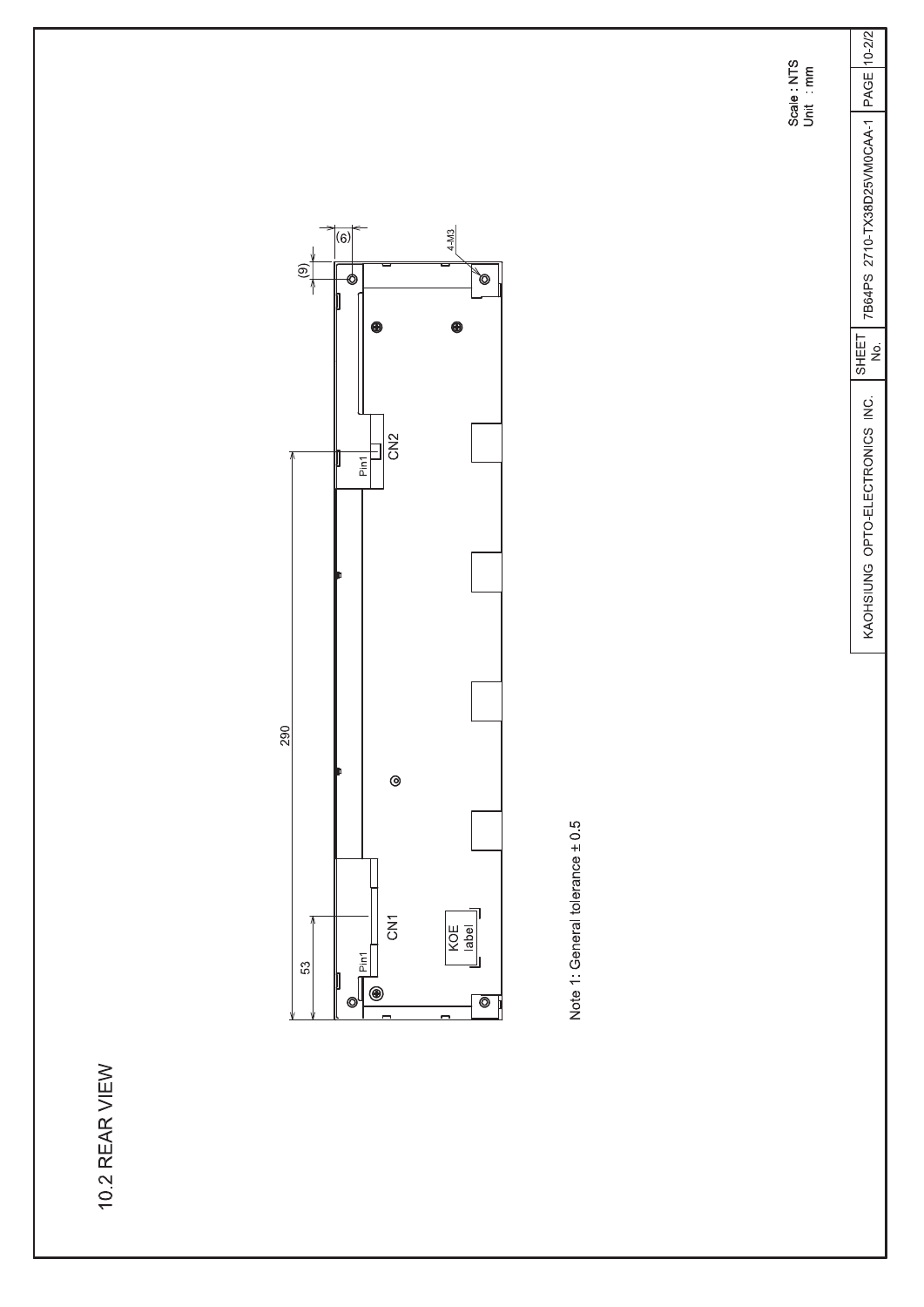## 11. APPEARANCE STANDARD

The appearance inspection is performed in a dark room around 500~1000 lx based on the conditions as below:

- The distance between inspector's eyes and display is 30 cm.
- The viewing zone is defined with angle  $\theta$  shown in Fig. 11.1 The inspection should be performed within  $45^\circ$  when display is shut down. The inspection should be performed within  $5^\circ$  when display is power on.



Fig. 11.1

### 11.1 THE DEFINITION OF LCD ZONE

LCD panel is divided into 3 areas as shown in Fig.11.2 for appearance specification in next section. A zone is the LCD active area (dot area); B zone is the area, which extended 1 mm out from LCD active area; C zone is the area between B zone and metal frame.

In terms of housing design, B zone is the recommended window area customers' housing should be located in.



Fig. 11.2

| KAOHSIUNG OPTO-ELECTRONICS INC. | SHEET<br>NO. | 7B64PS 2711- TX38D25VM0CAA-1 | <b>PAGE</b> | $1 - 1/3$ |
|---------------------------------|--------------|------------------------------|-------------|-----------|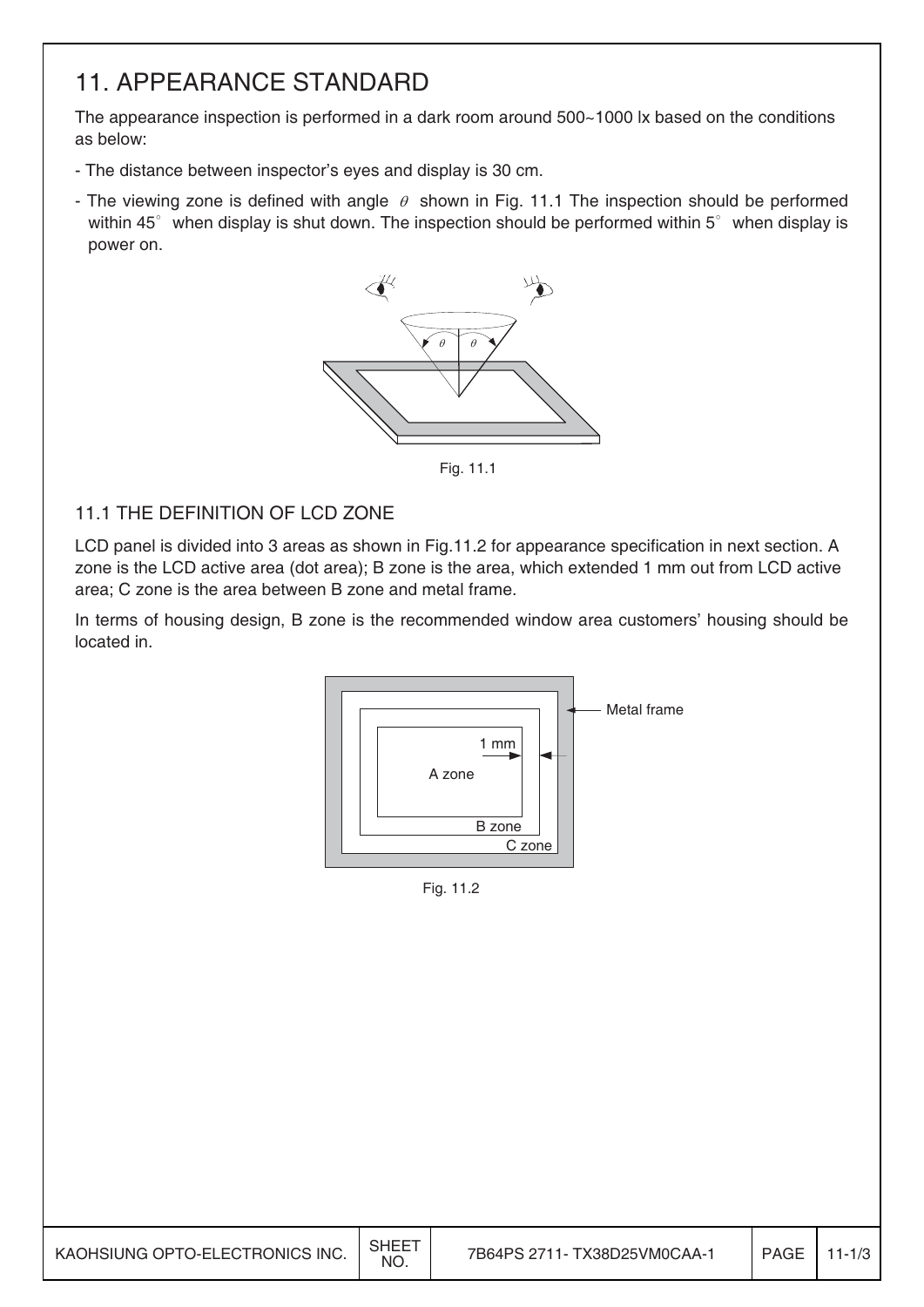### 11.2 LCD APPEARANCE SPECIFICATION

The specification as below is defined as the amount of unexpected phenomenon or material in different zones of LCD panel. The definitions of length, width and average diameter using in the table are shown in Fig. 11.3 and Fig. 11.4.

| Item                  |                                       |                                         |                          | Criteria                |                |                | Applied zone |  |
|-----------------------|---------------------------------------|-----------------------------------------|--------------------------|-------------------------|----------------|----------------|--------------|--|
|                       | Length (mm)                           |                                         | Width (mm)               | Maximum number          |                | Minimum space  |              |  |
|                       | Ignored                               |                                         | $W \le 0.02$             | Ignored                 |                |                |              |  |
| <b>Scratches</b>      | $L \leq 40$                           |                                         | $0.02\!<\!W\!\leq\!0.04$ | 10                      |                |                | A, B         |  |
|                       | $L \leq 20$                           |                                         | $W \le 0.04$             | 10                      |                |                |              |  |
| Dent                  | Serious one is not allowed            |                                         |                          |                         |                |                | A            |  |
| Wrinkles in polarizer | Serious one is not allowed            |                                         |                          |                         |                |                | A            |  |
|                       |                                       | Average diameter (mm)<br>Maximum number |                          |                         |                |                |              |  |
|                       |                                       | $D \le 0.2$                             |                          |                         | Ignored        |                |              |  |
| Bubbles on polarizer  |                                       | $0.2 < D \le 0.3$                       |                          |                         | 12             |                | A            |  |
|                       |                                       | $0.3 < D \le 0.5$                       |                          |                         | 3              |                |              |  |
|                       | 0.5 < D                               |                                         |                          |                         | None           |                |              |  |
|                       | Filamentous (Line shape)              |                                         |                          |                         |                |                |              |  |
|                       | Length (mm)                           |                                         |                          | Width (mm)              |                | Maximum number |              |  |
|                       | $L \leq 2.0$                          |                                         |                          | $W \le 0.03$            |                | Ignored        | A, B         |  |
|                       | $L \le 3.0$                           |                                         |                          | $0.03 \leq W \leq 0.05$ |                | 6              |              |  |
|                       | $L \leq 2.5$                          |                                         |                          | $0.05 \leq W \leq 0.1$  |                | 1              |              |  |
| 1) Stains             |                                       |                                         | Round (Dot shape)        |                         |                |                |              |  |
| 2) Foreign Materials  | Average diameter (mm)                 |                                         |                          | Maximum number          |                | Minimum Space  |              |  |
| 3) Dark Spot          | $D \le 0.2$                           |                                         |                          | Ignored                 |                |                |              |  |
|                       | $0.2 \leq D < 0.3$                    |                                         |                          | 10                      | <b>10 mm</b>   |                | A, B         |  |
|                       | $0.3 \le D < 0.4$                     |                                         |                          | 5                       | 30 mm          |                |              |  |
|                       | $0.4 \leq D$                          |                                         | None                     |                         |                |                |              |  |
|                       | In total                              |                                         |                          | Filamentous + Round=10  |                |                |              |  |
|                       | Those wiped out easily are acceptable |                                         |                          |                         |                |                |              |  |
|                       |                                       |                                         |                          | <b>Type</b>             |                | Maximum number |              |  |
|                       |                                       |                                         |                          | 1 dot                   |                | 4              |              |  |
|                       | Bright dot-defect                     |                                         |                          | 2 dot                   |                | $\mathbf{1}$   |              |  |
| Dot-Defect            |                                       |                                         |                          | In total                |                | 5              | A            |  |
| (Note 1)              |                                       |                                         |                          | 1 dot                   | 5              |                |              |  |
|                       | Dark dot-defect                       |                                         |                          | 2 dot                   | $\overline{c}$ |                |              |  |
|                       |                                       |                                         |                          | In total                |                | 5              |              |  |
|                       |                                       | In total                                |                          |                         |                | 10             |              |  |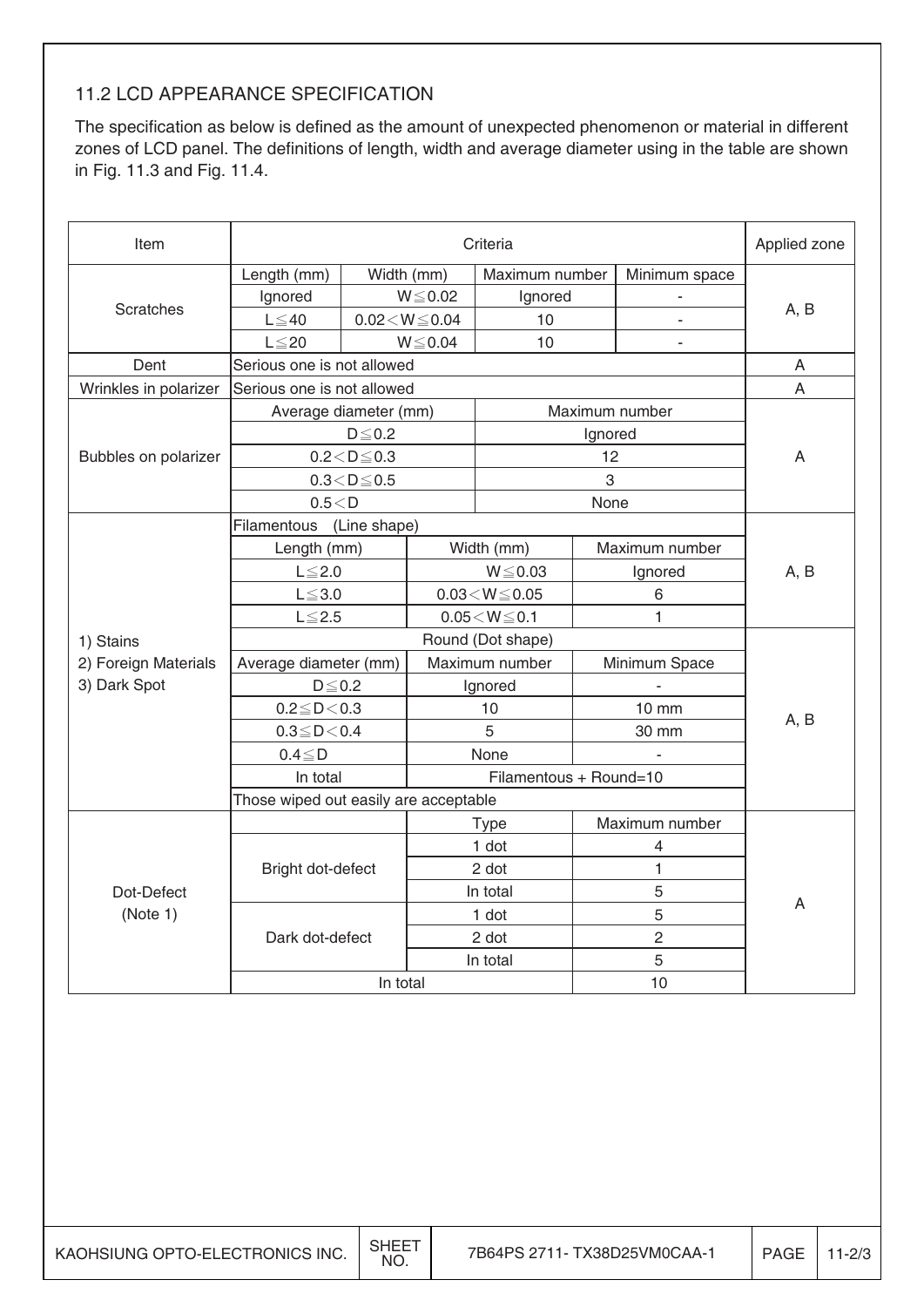

Note 1: The definitions of dot defect are as below:

- The defect area of the dot must be bigger than half of a dot.
- For bright dot-defect, showing black pattern, the dot's brightness must be over 30% brighter than others.
- For dark dot-defect, showing white pattern, the dot's brightness must be under 70% darker than others.
- The definition of 1-dot-defect is the defect-dot, which is isolated and no adjacent defect-dot.
- The definition of adjacent dot is shown as Fig. 11.5.
- The Density of dot defect is defined in the area within diameter  $\phi = 20$ mm.



Fig. 11.5

| KAOHSIUNG OPTO-ELECTRONICS INC. | SHEE <sup>-</sup><br><b>NO</b> | 7B64PS 2711- TX38D25VM0CAA-1 | PAGE | $11 - 3/3$ |
|---------------------------------|--------------------------------|------------------------------|------|------------|
|---------------------------------|--------------------------------|------------------------------|------|------------|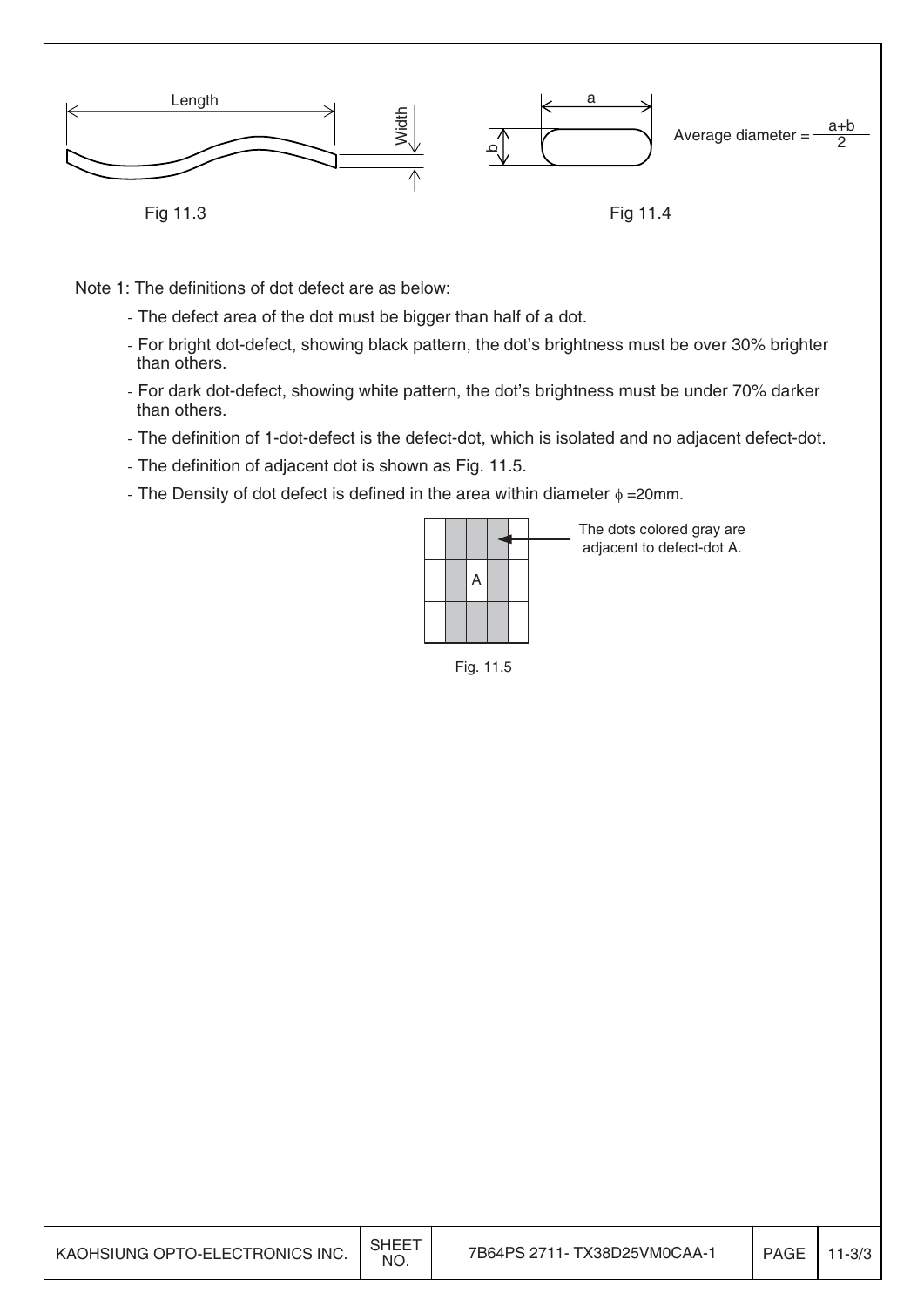## 12. PRECAUTIONS

### 12.1 PRECAUTIONS of ESD

- 1) Before handling the display, please ensure your body has been connected to ground to avoid any damages by ESD. Also, do not touch display's interface directly when assembling.
- 2) Please remove the protection film very slowly before turning on the display to avoid generating ESD.

### 12.2 PRECAUTIONS of HANDLING

- 1) In order to keep the appearance of display in good condition; please do not rub any surfaces of the displays by sharp tools harder than 3H, especially touch panel, metal frame and polarizer.
- 2) Please do not pile the displays in order to avoid any scars leaving on the display. In order to avoid any injuries, please pay more attention for the edges of glasses and metal frame, and wear finger cots to protect yourself and the display before working on it.
- 3) Touching the display area or the terminal pins with bare hand is prohibited. This is because it will stain the display area and cause poor insulation between terminal pins, and might affect display's electrical characteristics furthermore.
- 4) Do not use any harmful chemicals such as acetone, toluene, and isopropyl alcohol to clean display's surfaces.
- 5) Please use soft cloth or absorbent cotton with ethanol to clean the display by gently wiping. Moreover, when wiping the display, please wipe it by horizontal or vertical direction instead of circling to prevent leaving scars on the display's surface, especially polarizer.
- 6) Please wipe any unknown liquids immediately such as saliva, water or dew on the display to avoid color fading or any permanently damages.
- 7) Maximum pressure to the surface of the display must be less than  $1.96 \times 10^4$  Pa. If the area of adding pressure is less than  $1 \text{ cm}^2$ , the maximum pressure must be less than 1.96N.

## 12.3 PRECAUTIONS OF OPERATING

- 1) Please input signals and voltages to the displays according to the values defined in the section of electrical characteristics to obtain the best performance. Any voltages over than absolute maximum rating will cause permanent damages to this display. Also, any timing of the signals out of this specification would cause unexpected performance.
- 2) When the display is operating at significant low temperature, the response time will be slower than it at 25  $\mathrm{C}^{\circ}$ . In high temperature, the color will be slightly dark and blue compared to original pattern. However, these are temperature-related phenomenon of LCD and it will not cause permanent damages to the display when used within the operating temperature.
- 3) The use of screen saver or sleep mode is recommended when static images are likely for long periods of time. This is to avoid the possibility of image sticking.
- 4) Spike noise can cause malfunction of the circuit. The recommended limitation of spike noise is no bigger than  $\pm$  100 mV.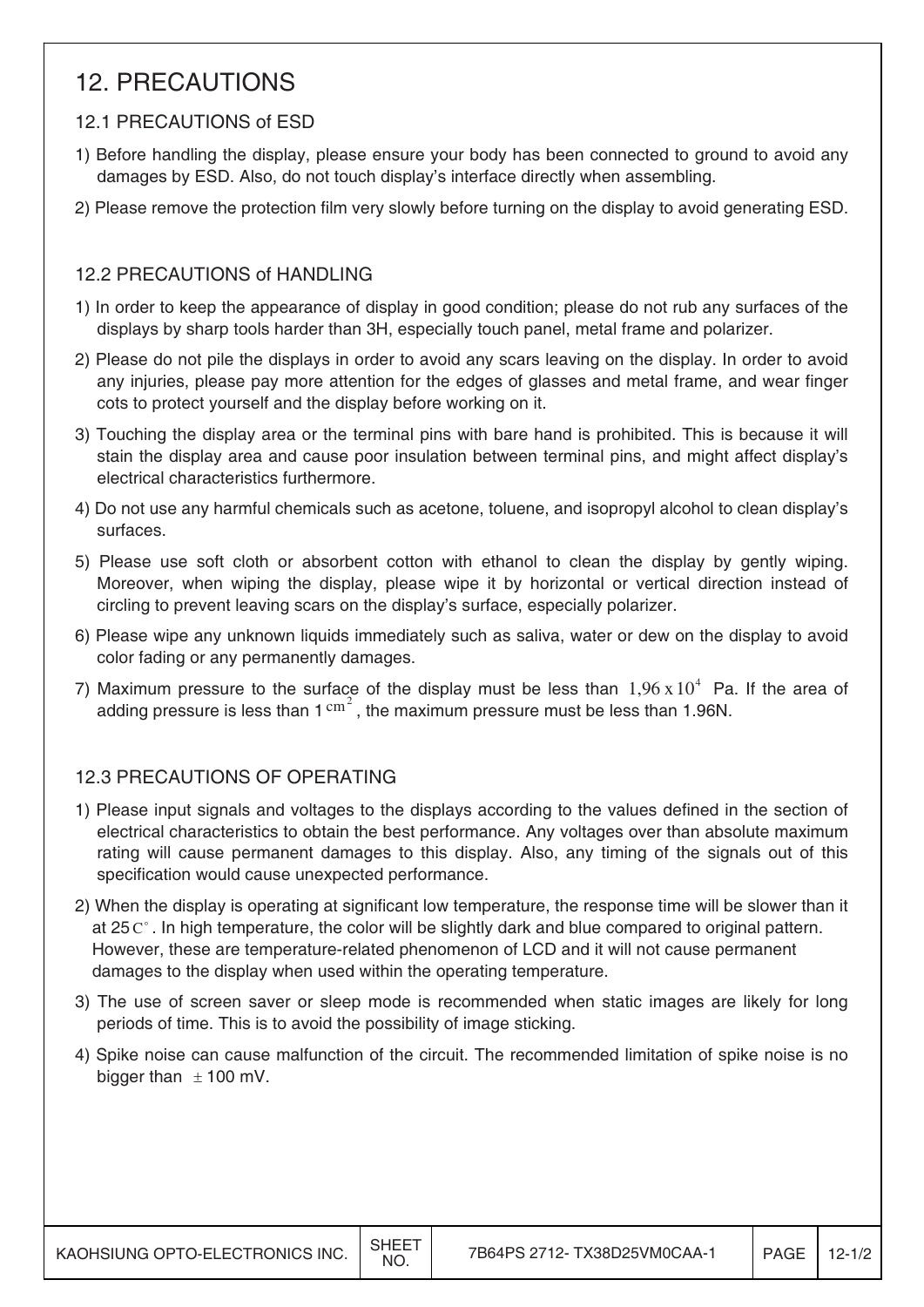#### 12.4 PRECAUTIONS of STORAGE

If the displays are going to be stored for years, please be aware the following notices.

- 1) Please store the displays in a dark room to avoid any damages from sunlight and other sources of UV light.
- 2) The recommended long-term storage temperature is between  $10 \degree \degree$  -35  $\degree \degree$  and 55%~75% humidity to avoid causing bubbles between polarizer and LCD glasses, and polarizer peeling from LCD glasses.
- 3) It would be better to keep the displays in the container, which is shipped from KOE, and do not unpack it.
- 4) Please do not stick any labels on the display surface for a long time, especially on the polarizer.

|                                 | ∣ SHEET |
|---------------------------------|---------|
| KAOHSIUNG OPTO-ELECTRONICS INC. | NO.     |